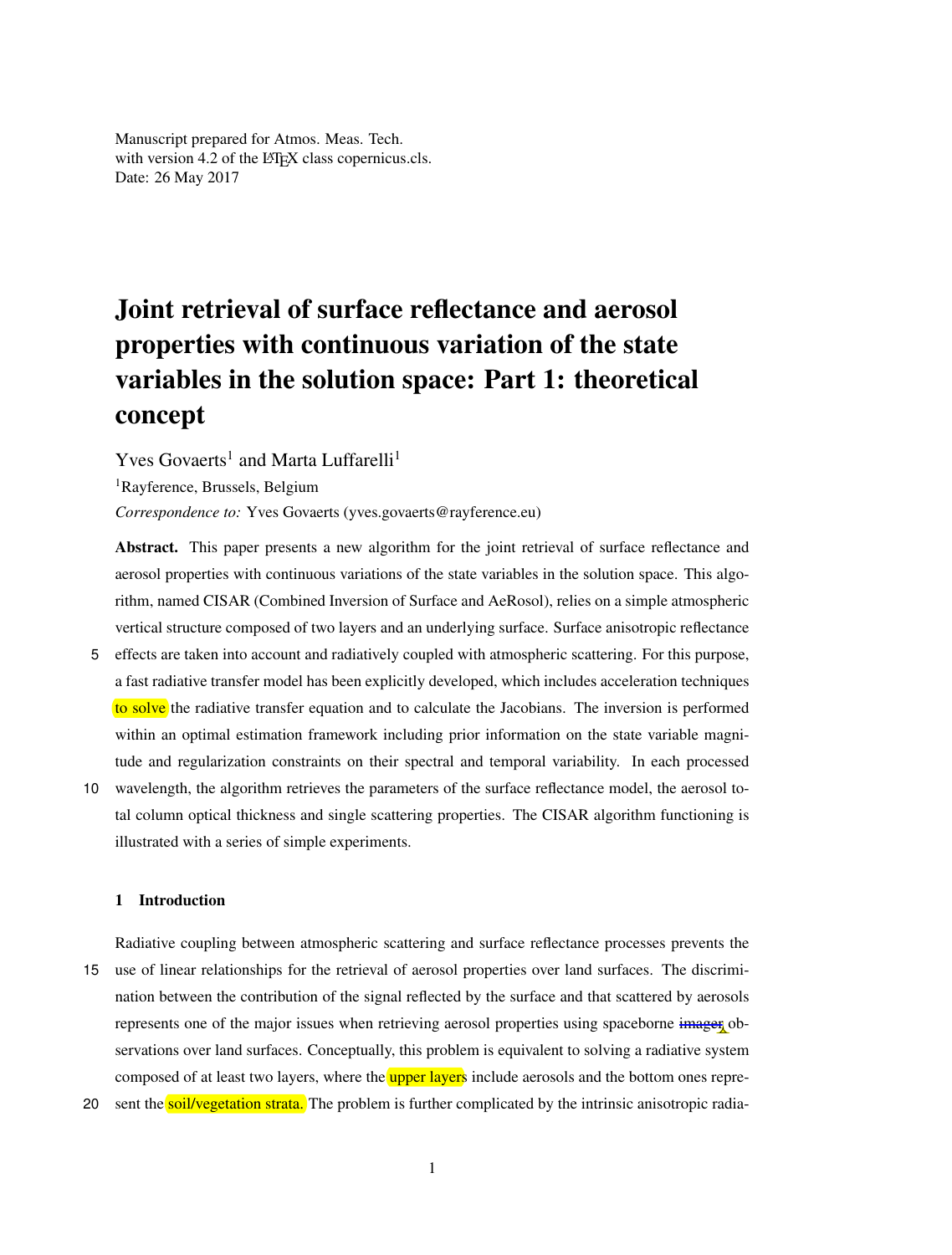tive behaviour of natural surfaces due to the mutual shadowing of the scattering elements, which is also affected by the amount of sky radiation (Govaerts et al., 2010, 2016). In most cases, an increase in aerosol concentration is responsible for an increase in the fraction of diffuse sky radiation which, in turn, smooths the effects of surface reflectance anisotropy. Though multi-spectral information

25 is critical for the retrieval of aerosol properties, the spectral dimension alone does not allow full characterisation of the underlying surface reflectance which often offers a significant contribution to the total signal observed at the satellite level. In this regard, the additional information contained in multi-spectral and multi-angular observations through the joint retrieval of surface reflectance and aerosol properties has proven to be an efficient way to characterize aerosol properties over land

30 surfaces.

Pinty et al. (2000a) pioneered the development of a retrieval method dedicated to the joint retrieval of surface reflectance and aerosol properties based on the inversion of a physically-based radiative model. This method has been subsequently improved to allow the processing of any geostationary satellites accounting for their actual radiometric performance (Govaerts and Lattanzio, 2007).

- 35 This new versatile version of Pinty's algorithm has permitted the generation of a global surface albedo product from archived data acquired by operational geostationary satellites around the globe (Govaerts et al., 2008). These data included observations acquired by an old generation of radiometers with only one broad solar channel on-board the European Meteosat First Generation satellite, the US Geosynchronous Operational Environmental Satellite (GOES) and the Japanese Geostation-
- 40 ary Meteorological Satellite (GMS). It is now routinely applied in the framework of the Sustained and COordinated Processing of Environmental satellite data for Climate Monitoring (SCOPE-CM) initiative for the generation of essential climate variables (Lattanzio et al., 2013). An improved version of this algorithm has been proposed by Govaerts et al. (2010) to take advantage of the multi-spectral capabilities of Meteosat Second Generation Spinning Enhanced Visible and Infrared
- 45 Imager (MSG/SEVIRI) operated by EUMETSAT, and includes an Optimal Estimation (OE) inversion scheme using a minimization approach based on the Marquardt-Levenberg method (Marquardt, 1963).

The strengths and weaknesses of the algorithm proposed by Govaerts et al. (2010) are discussed in Section (2). In their proposed approach, the solutions of the Radiative Transfer Equation (RTE) are

- 50 pre-calculated and stored in Look-Up Tables (LUTs) for a limited number of state variable values. Aerosol properties are limited to six different classes dominated either by fine or coarse particles. Two major drawbacks result from the use of pre-defined aerosol classes stored in pre-computed LUTs. Firstly, only a limited region of the solution space is sampled as a result of the reduced range of variability for state variables. For instance, in order to reduce the size of the LUTS, Pinty et al.
- 55 (2000b) limit the maximum aerosol optical thickness to  $1$ . Secondly, the solution space is not continuously sampled due to the use of pre-defined aerosol classes. Such an approach prevents an accurate retrieval of the solution at the expense of a very large number of classes. Dubovik et al. (2011) and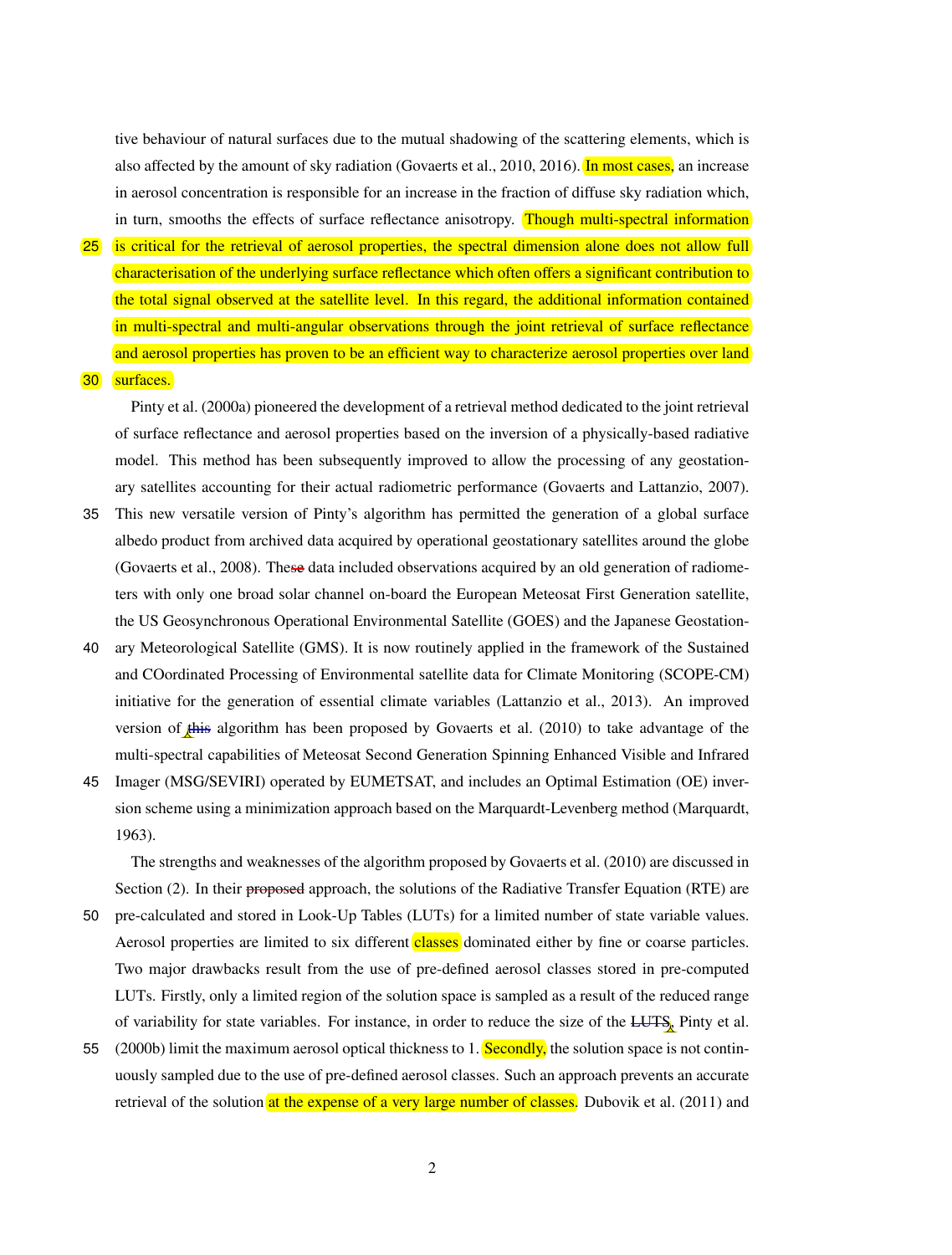Diner et al. (2012), among others, demonstrated the advantages of a retrieval approach based on continuous variations of the aerosol properties as opposed to a LUT-based approach relying on a set

60 of pre-defined aerosol classes. Even considering a large number of aerosol classes, LUT-based approaches under-perform methods with multi-variate continuity in the solution space (Kokhanovsky et al., 2010).

A new joint surface reflectance / aerosol properties retrieval approach is presented here that overcomes the limitations resulting from pre-computed RTE solutions stored in LUTs. This new method

- 65 takes advantage of the lessons learned from past attempts to retrieve simultaneously surface reflectance and aerosol properties. The advantages of a continuous variation of the aerosol properties in the solution space against a LUT-based approach is discussed in Section (3). The proposed method expresses the scattering albedo and phase function values as a linear mixture of basic aerosol classes. The forward radiative transfer model that includes the Jacobians computation is described in Section
- 70 (4). With the exception of gaseous transmittance, this model no longer relies on LUTs, and the RTE is explicitly solved. The inversion method is described in Section  $(5)$ . Finally, the possibility to express aerosol single scattering properties as a linear combination is illustrated with simulated data representing various scenarios including small and large particles (6).

#### 2 Lessons learned from previous approaches

- 75 Pinty et al. (2000a) proposed an algorithm for the joint retrieval of surface reflectance and aerosol properties to demonstrate the possibility of generating Essential Climate Variables (ECV) from data acquired by operational weather geostationary satellites. Due to limited operational computational resources available at that time in the EUMETSAT ground segment, where the data were processed, the development of this algorithm was subject to strong constraints. The RTE solutions were pre-
- 80 computed and stored in LUTs with a very coarse resolution, limiting the maximum Aerosol Optical Thickness (AOT) to 1, which represented a severe limitation over the Sahara region where AOT values can easily exceed such limit. Furthermore, the radiative coupling between aerosol scattering and gaseous absorption was not taken into account. This algorithm, referred to as Geostationary Surface Albedo (GSA) has been subsequently modified by Govaerts and Lattanzio (2007) to include
- 85 an estimation of the retrieval uncertainty. This updated version has permitted the generation of a global aerosol product derived from observations acquired by operational weather geostationary satellites (Govaerts et al., 2008). Since then, it is routinely applied in the framework of the SCOPE-CM initiative to generate a Climate Data Record (CDR) of surface albedo (Lattanzio et al., 2013).

The GSA algorithm has been further improved for the processing of SEVIRI data on-board MSG

90 for the retrieval of the total column AOT from observations acquired in the VIS0.6, VIS0.8 and NIR1.6 spectral bands (Govaerts et al., 2010; Wagner et al., 2010). The method developed by these authors relies on an OE approach where surface reflectance and daily aerosol load are simultaneously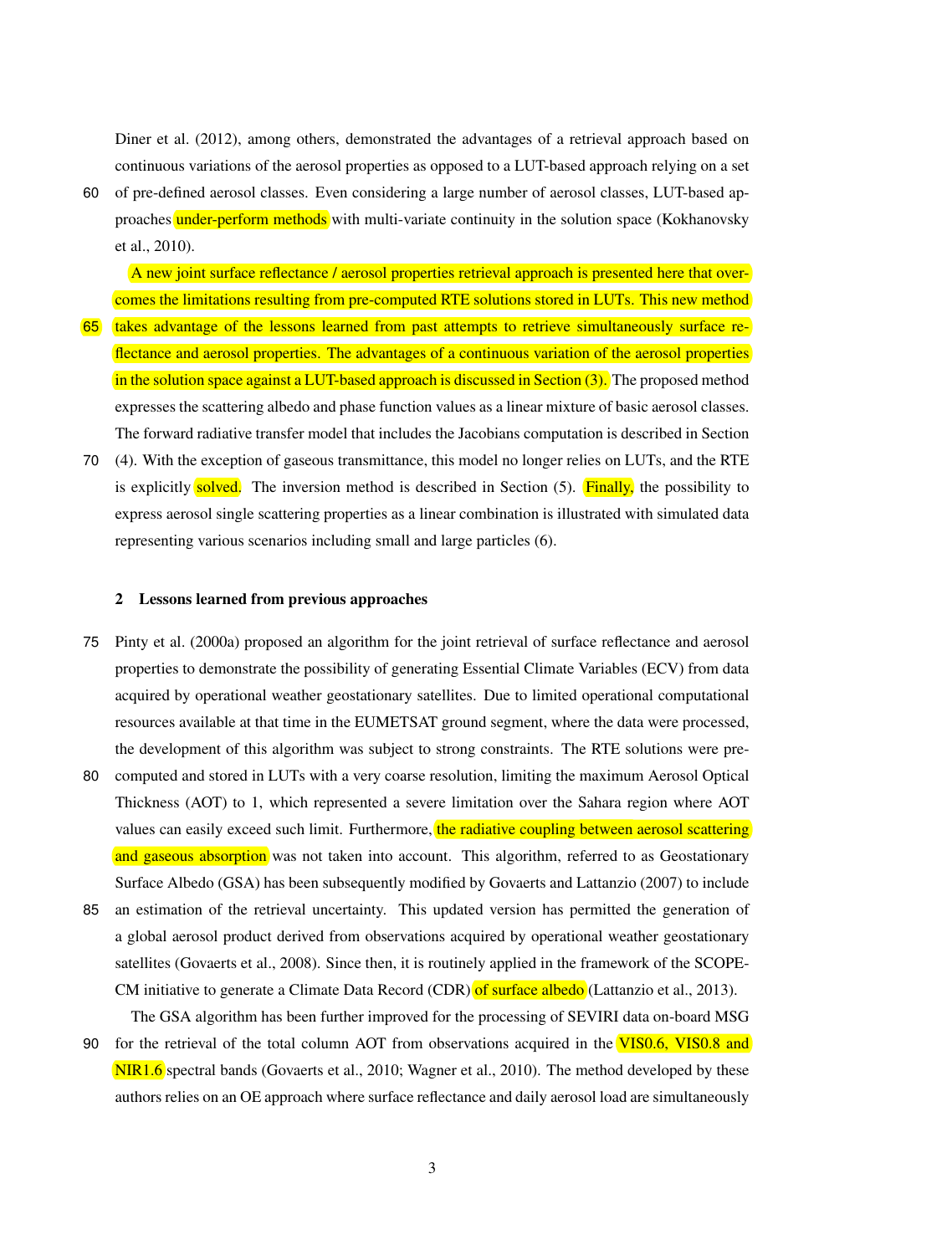retrieved. The inversion is performed independently for each aerosol class and the one with the **best** fit is selected. A physically-based radiative transfer model accounting for non-Lambertian surface

- 95 reflectance and its radiative coupling with atmospheric scattering is inverted against daily accumulated SEVIRI observations. However, this Land Daily Aerosol (LDA) algorithm suffers from two major limitations: (*i*) the use of pre-defined aerosol classes and, (*ii*) the algorithm delivers only one mean aerosol value per day when applied on MSG/SEVIRI data. This latter issue has been addressed by Luffarelli et al. (2016) who retrieve an aerosol optical thickness value for each SEVIRI obser-
- 100 vation. The former issue prevents a continuous variations of the state variables characterizing the aerosol single scattering properties as required by an OE approach (Rodgers, 2000). A consistent implementation of such approach is not straightforward since aerosol classes are defined as prior knowledge of the observed medium but no uncertainties are assigned to this information. Consequently, the estimated retrieval retrieval uncertainty is inconsistent as it does not account for the use 105 of prior information and associated uncertainties.



Fig. 1. Aerosol dual mode classes after Govaerts et al. (2010) in the [ $g, \omega_0$ ] space derived from the aggregation of aerosol single scattering properties retrieved from AERONET observations (Dubovik et al., 2006). Classes 1 to 3 are dominated by the fine mode and 4 to 6 by the coarse one.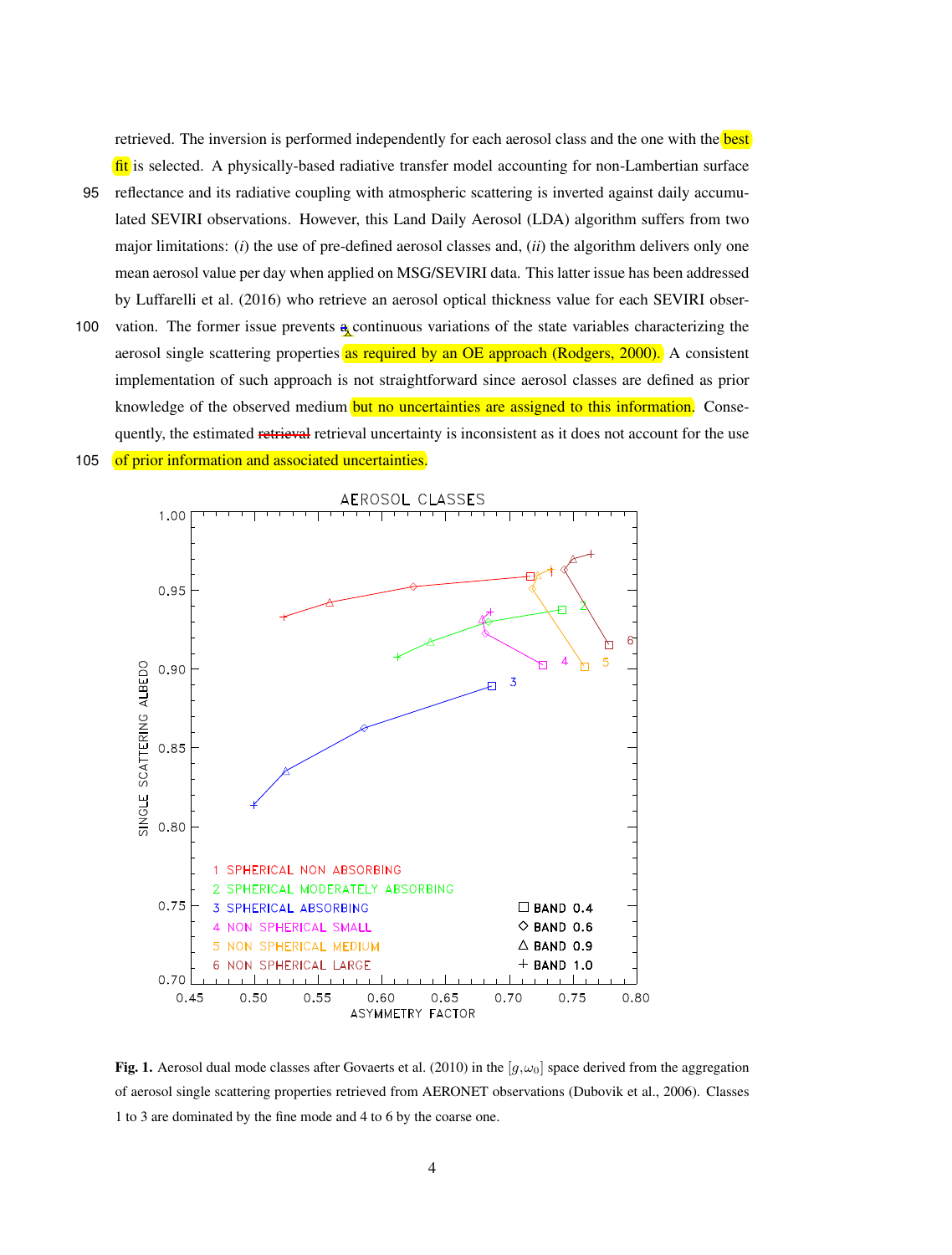Diner et al. (2012) demonstrated the advantages of a retrieval method based on continuous variations of aerosol single scattering properties in the solution space as opposed to a LUT-based approach derived for a limited number of pre-defined aerosol classes. Dubovik et al. (2011) proposed an original method for the retrieval of aerosol micro-physical properties which also does

- 110 not necessitate the use of predefined aerosol classes. This method retrieved more than 100 state variables requiring therefore a considerable number of observations, such as those provided by multi-angular and -polarisation radiometers like Polarisation et Anisotropie des Reflectances Au ´ SOmmet de l'Atmosphère (PARASOL) (Serene and Corcoral, 2006) or the *future Multi-viewing* Multi-channel Multi-polarization Imaging (3MI) instrument on-board EUMETSAT's Polar System
- 115 Second Generation (Manolis et al., 2013). Instruments delivering such a large number of observations are rather scarce as most of the current or planned passive optical sensors do not offer instantaneous multi-angular observation capabilities nor information on polarization. The primary objective of this paper is to address the limitations resulting from conventional approaches based on LUTs and/or a limited number of pre-defined aerosol classes, proposing a method that can be applied to 120 observations acquired by single or multi-view instruments.
	-

# 3 Continuous variation of aerosol properties in the solution space

Aerosol single scattering properties include the single scattering albedo  $\omega_0$  and the phase function  $\Phi$  in RTE. Govaerts et al. (2010) explained the benefits of representing pre-defined aerosol classes in a two-dimensional solution space composed of these aerosol single scattering properties. For the

- 125 sake of clarity, they limited the phase function in that 2D space to the first term of the Legendre coefficients, *i.e.*, the asymmetry parameter  $g$ . However, one should keep in mind that the reasoning applied in this Section should be applied on the entire phase function  $\Phi$ . These aerosol single scattering properties are themselves determined by aerosol micro-physical properties such as the particle size distribution, shape and their complex index of refraction. Within a retrieval approach based on
- 130 aerosol classes, the objective is to provide the best possible sampling of the  $[g,\omega_0]$  space such as in Govaerts et al. (2010). The inversion process proposed by these authors relies on a set of six classes which have been defined from AErosol RObotic NETwork (AERONET) data aggregation (Dubovik et al., 2006). These classes are supposed to provide the most likely sampling of the solution space but, since the scattering properties are not continuously varied, the inversion is typically repeated for **135** each aerosol class and the one with the best fit is selected (Wagner et al.,  $2010$ ).

A visual inspection of Fig. (1) after Govaerts et al. (2010) reveals that aerosol classes occupy different regions in the  $[g,\omega_0]$  space according to the dominant particle size distribution, *i.e.*, fine or coarse. Within that space, an aerosol class is defined by the spectral behaviour of  ${g(\lambda), \omega_0(\lambda)}$ pairs. The proposed fine mode classes vary mostly as a function  $\omega_0$  which is largely determined 140 by the imaginary part of the refractive index  $n_i$ . Conversely, aerosol classes dominated by coarse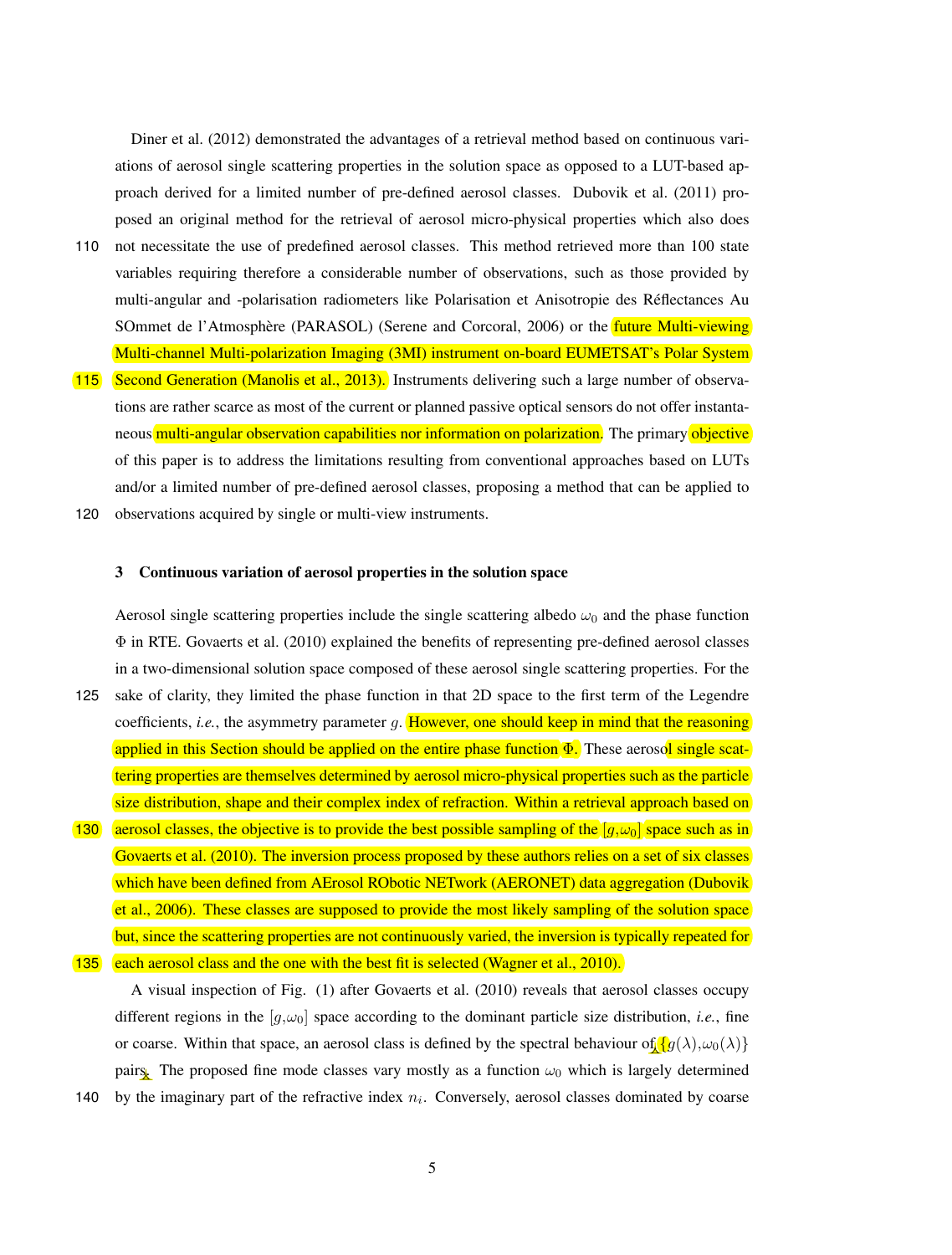

Fig. 2. Example of sensitivity of aerosol single scattering properties to particle median radius (green arrows) and imaginary part of the refractive index (red arrows) at 0.44 $\mu$ m and 1.60 $\mu$ m for fine mode F ( $r_{mf} = 0.1 \mu$ m) and coarse mode C  $(r_{mc} = 2.0 \mu m)$ .

particles show little dependency on  $g$  and are therefore organised parallel to the single-scattering albedo axis. The main parameter discriminating these latter classes is the median radius  $r_m$ , which essentially determines the asymmetry parameter value at a given wavelength $\lambda$ .

- To illustrate the dependence of g and  $\omega_0$  on the median radius  $r_m$  and imaginary part of the 145 refractive index  $n_i$ , fine and coarse mono-mode aerosol classes have been generated with  $r_m =$ 0.15 $\mu$ m and 2.0 $\mu$ m respectively. The other micro-physical values have been fixed to  $\sigma_r = 0.5 \mu m$  $n_r = 1.42$  and  $n_i = 0.008$  where  $\sigma_r$  is the radius standard deviation and  $n_r$  the real part of the refractive index. These values have been selected on purpose to ease the explanation of the aerosol classes organisation on Fig. (1). Black dots on Fig. (2) show the corresponding location of the pair
- 150 of  $\{g(\lambda), \omega_0(\lambda)\}\$  values at 0.44 $\mu$ m and 1.60 $\mu$ m. Red arrows illustrate the sensitivity to a  $n_i$  change of  $\pm 0.0025$  and the green ones to a  $r_m$  change of  $\pm 25\%$ . For the fine mono-mode (F), changes in  $n_i$  essentially translate in displacement **parallel** to the  $\omega_0$  axis at short wavelengths while changes in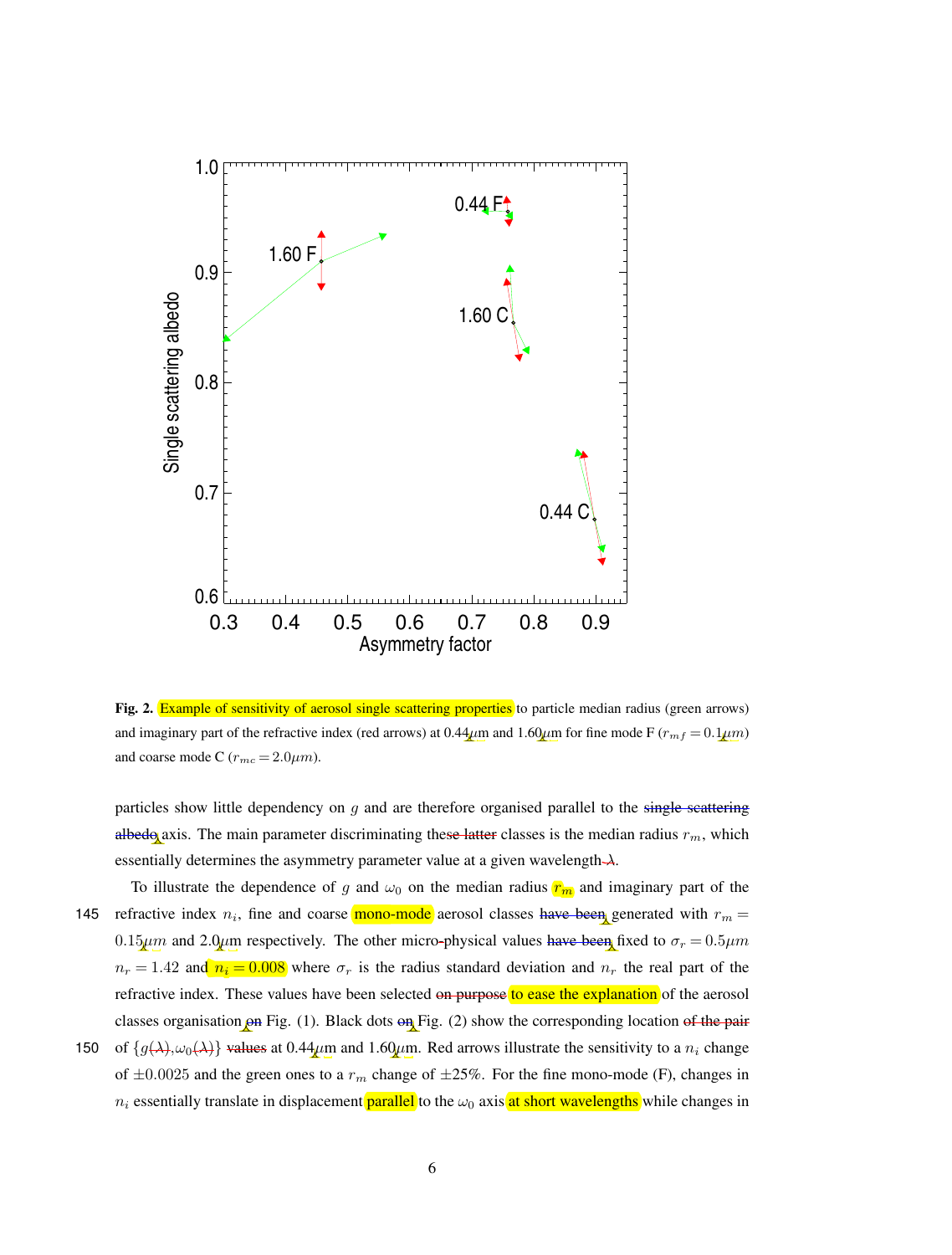$r_m$  result in changes parallel to the g axis. There is also a clear relationship between the particle size and g for that mode. A change in the particle size results in a change in g while  $\omega_0$  remains almost 155 unchanged. The situation is quite different for the coarse mono-mode where changes in both  $n_i$  and  $r_m$  induce displacement parallel to the  $\omega_0$  axis with limited impact on g values. It should also be noted that the direction and magnitude of the changes depend on the wavelengths.



Fig. 3. Example of region (light blue area) in the  $[g, \omega_0]$  solution space at 0.44 $\mu$ m defined by four aerosol vertices: single fine mode non-absorbing (FN), single fine mode absorbing (FA), coarse mode with small radius (CS) and coarse mode with large radius (CL). The isolines show the probability that the aerosol single scattering properties derived from Dubovik et al. (2006) fall within the delineated spaces.

The actual extent of **possible solutions** in the  $[g,\omega_0]$  space for a given spectral band can be outlined by a series of vertices characterizing aerosol single scattering properties. Following Fig. (2), these 160 vertices are defined by an absorbing and a non-absorbing fine mono-mode classes with a small radius, labelled respectively FA and FN and by two coarse mono-modes with different radii, *i.e.*, large and small, labelled respectively CL and CS. Such vertices define a polygon within the  $[g,\omega]$ solution space  $(Fig. 3)$ . The number of vertices can be adjusted according to the amount of spectral observations and expected type of aerosols. In Section (4), we will see how any pair of single

165 scattering albedo and phase function values in that space can be expressed as a linear combination of the vertex properties.

The choice of the position of these vertices is critical as they should encompass most likely aerosol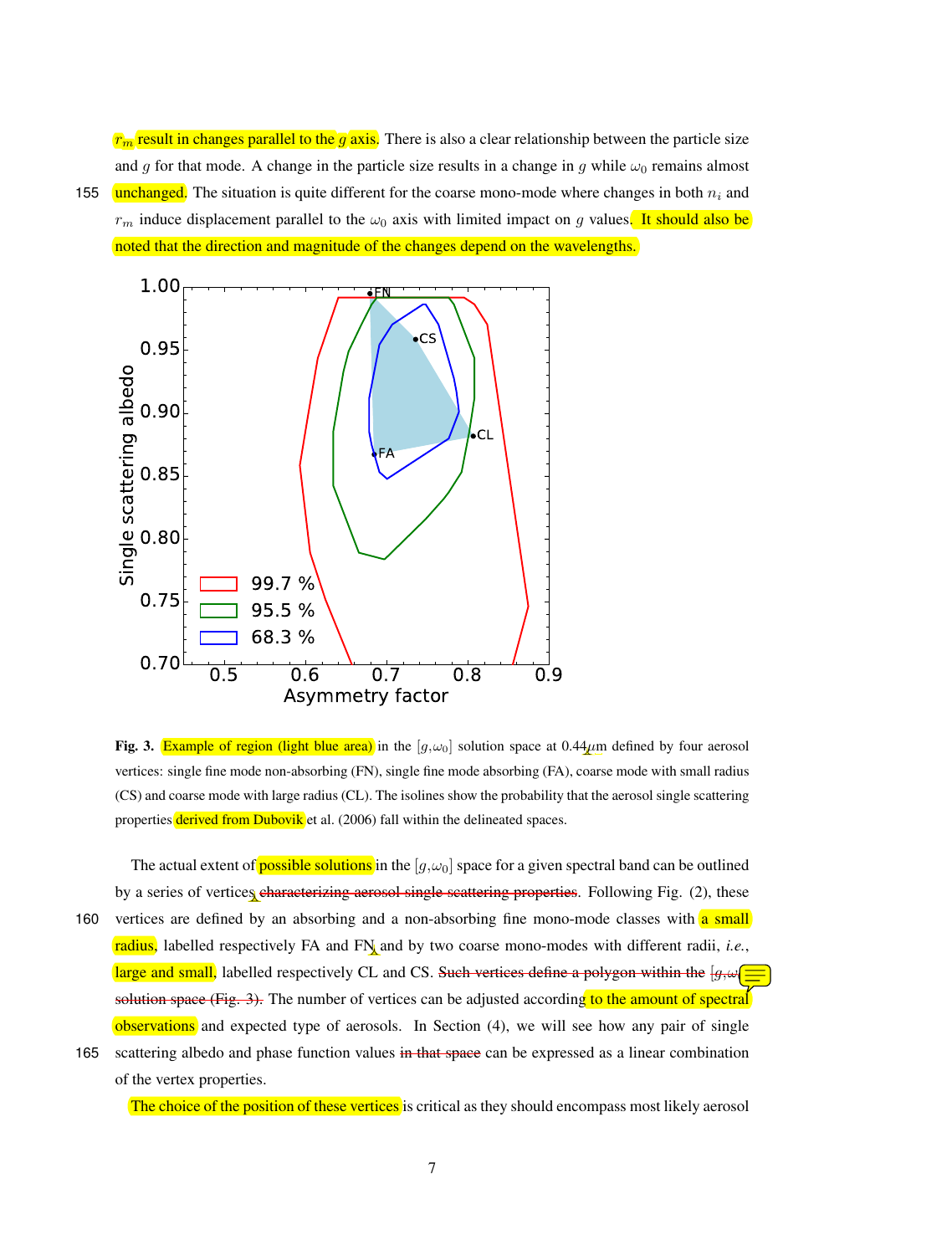single scattering properties that could be observed at a given time and location. Different approaches could be used to define the position of these vertices. These positions could be derived from the anal-

- 170 ysis of typical aerosol single scattering properties available in databases such as Optical Properties of Aerosols and Clouds (OPAC) (Hess et al., 1998). Alternatively, it is also possible to follow a similar approach as the one proposed in Govaerts et al. (2010) who analysed the single scattering albedo and phase function values derived from AERONET observations acquired in a specific region of interest for a given period (Dubovik et al., 2006). Fig. (3) shows an example of such type
- 175 of analysis performed in the blue spectral region. The red isoline on that  $\text{Fig.}$  delineates the area of the  $[g,\omega_0]$  space where 99.7% of the aerosol single scattering properties derived by Dubovik et al. (2006) from AERONET observations are located. The green and blue lines show respectively the 95% and 68% probability regions. These values have been derived using all available Level 2 AERONET observations since 1993. Finally, the model proposed by Schuster et al. (2005) can be
- 180 used to determine the spectral variations of the single scattering properties outside the spectral bands measured by AERONET. The present study relies on simulated data and the aerosol vertices have been positioned to sample the solution space in a realistic way. In case of the processing of actual satellite data over a specific region or period, it is advised to calculate the isolines corresponding to that region of interest from AERONET observations and to adjust the position of the aerosol vertices 185 accordingly.

#### 4 Forward Radiative Transfer Model

# 4.1 Overview

The forward model, named FASTRE, simulates the TOA Bidirectional Reflectance Factor (BRF)  $y_m(\mathbf{x},\mathbf{b};\mathbf{m})$  as a function of independent parameters m defining the **observation conditions** and a 190 series of state variables x describing the state of the atmosphere and underlying surface. Model parameters b represent variables such as total column water vapour that influence the value of  $y<sub>rm</sub>(x,b;m)$  but cannot be retrieved from the processed space-based observations due to the lack of **independent** information. The independent parameters m include the illumination and viewing geometries  $(\Omega_0, \Omega_v)$  and the spectral bands  $\lambda$ . The RTE is solved with the Matrix Operator Method 195 (Fischer and Grassl, 1984) optimised by Liu and Ruprecht (1996) for a limited number of quadrature

points.

The model simulates observations acquired within spectral bands  $\tilde{\lambda}$  characterized by their spectral response. Gaseous transmittances in these bands are precomputed and stored in LUTs. All other operations are calculated on the fly. The model computes the contributions from single and multiple

200 scattering separately, the latter being solved in Fourier space. In order to reduce the computation time, the forward model relies on the same atmospheric vertical structure as in Govaerts et al. (2010), *i.e.*, a three-level system containing two layers that are radiatively coupled (Fig. 4). The lowest level,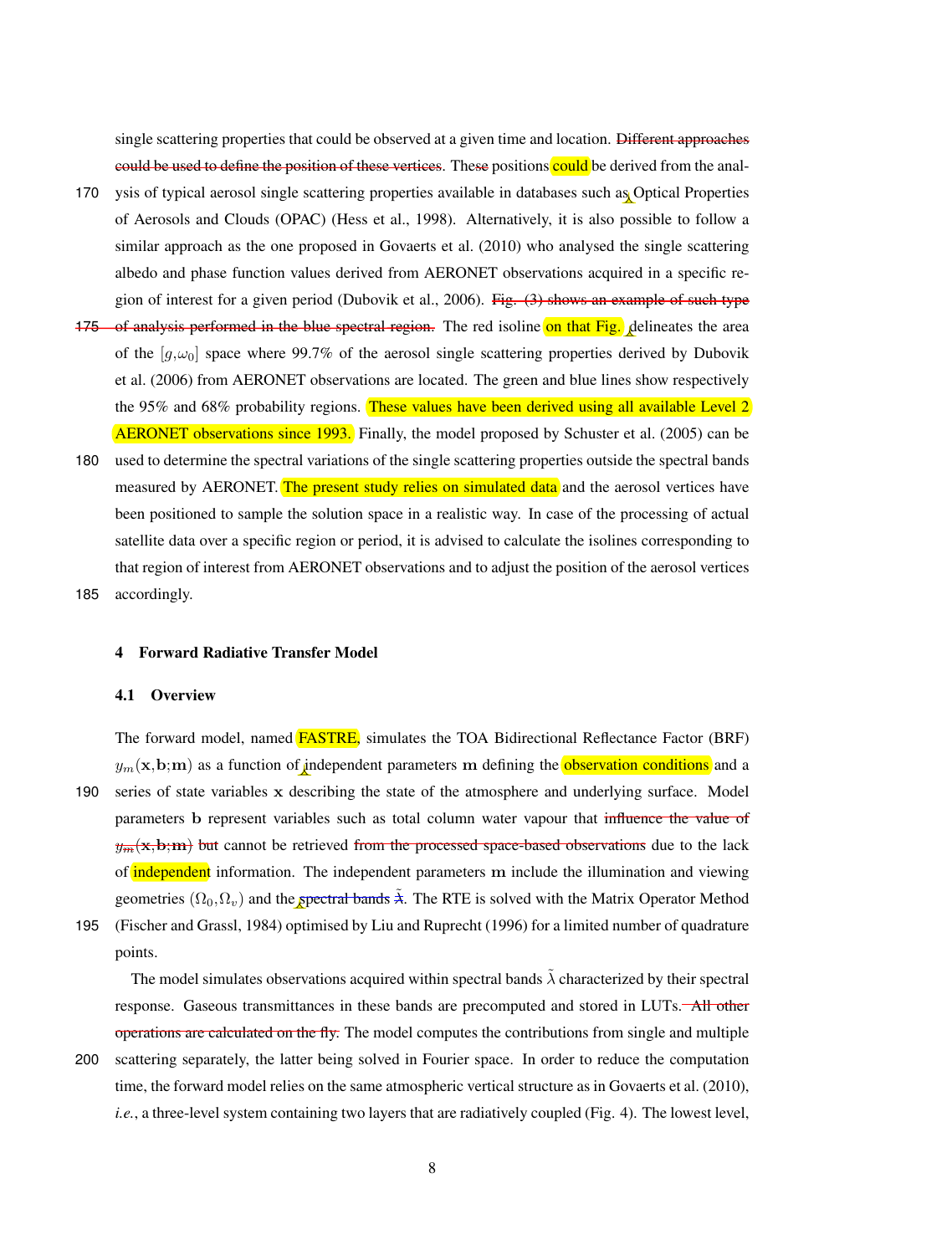

Fig. 4. Vertical structure of the FASTRE model. The surface is at level  $Z_0$  and radiatively coupled with the lower layer  $L_a$  running from level  $Z_0$  to  $Z_a$ . This layer includes scattering and absorption processes. The upper layer  $L_g$  runs from level  $Z_a$  to  $Z_s$  and only accounts for absorption processes.

 $Z_0$ , represents the surface. The lower layer  $L_a$ , ranging from levels  $Z_0$  to  $Z_a$ , contains the aerosol particles. Molecular scattering and absorption are also taking place in that layer which is radiatively 205 coupled with the surface for both the single and the multiple scattering. The upper layer  $L_q$ , ranging from  $Z_a$  to  $Z_s$ , is only subject to molecular absorption. It is assumed that no scattering processes are taking place in that layer.

The surface reflectance  $r_s(\mathbf{x}_s,b;m)$  over land is represented by the so-called RPV (Rahman-Pinty-Verstraete) model which has four parameters  $\mathbf{x_s} = \{\rho_0, k, \Theta, h\}$  that are all wavelength de-

- 210 pendent (Rahman et al., 1993). Each of these parameters control surface BRF differently. The  $\rho_0$ parameter, included in the [0,1] interval, controls the mean amplitude of the BRF and strongly varies with wavelengths. The k parameter is the modified Minnaert's contribution that determines the bowl or bell shape of the BRF and it typically varies between 0 and 2. The asymmetry parameter of the Henyey-Greenstein phase function,  $\Theta$ , varies between -1 and 1. The h parameter controls the ampli-
- 215 tude of the hot-spot due to the "porosity" of the medium. This parameter takes only positive values and generally varies between 0 and 1. For the simulations over the ocean, the Cox-Munk model (Cox and Munk, 1954) is implemented (Vermote et al., 1997).

Aerosol single scattering properties in the layer  $L_a$  are represented by an external mixture of a series of predefined aerosol vertices as explained in Section (4.2). The  $L_q$  layer contains only

220 absorbing gas not included in the scattering layer, such as high-altitude ozone, the part of the total column water vapour not included in layer  $L_a$  and few well-mixed gases.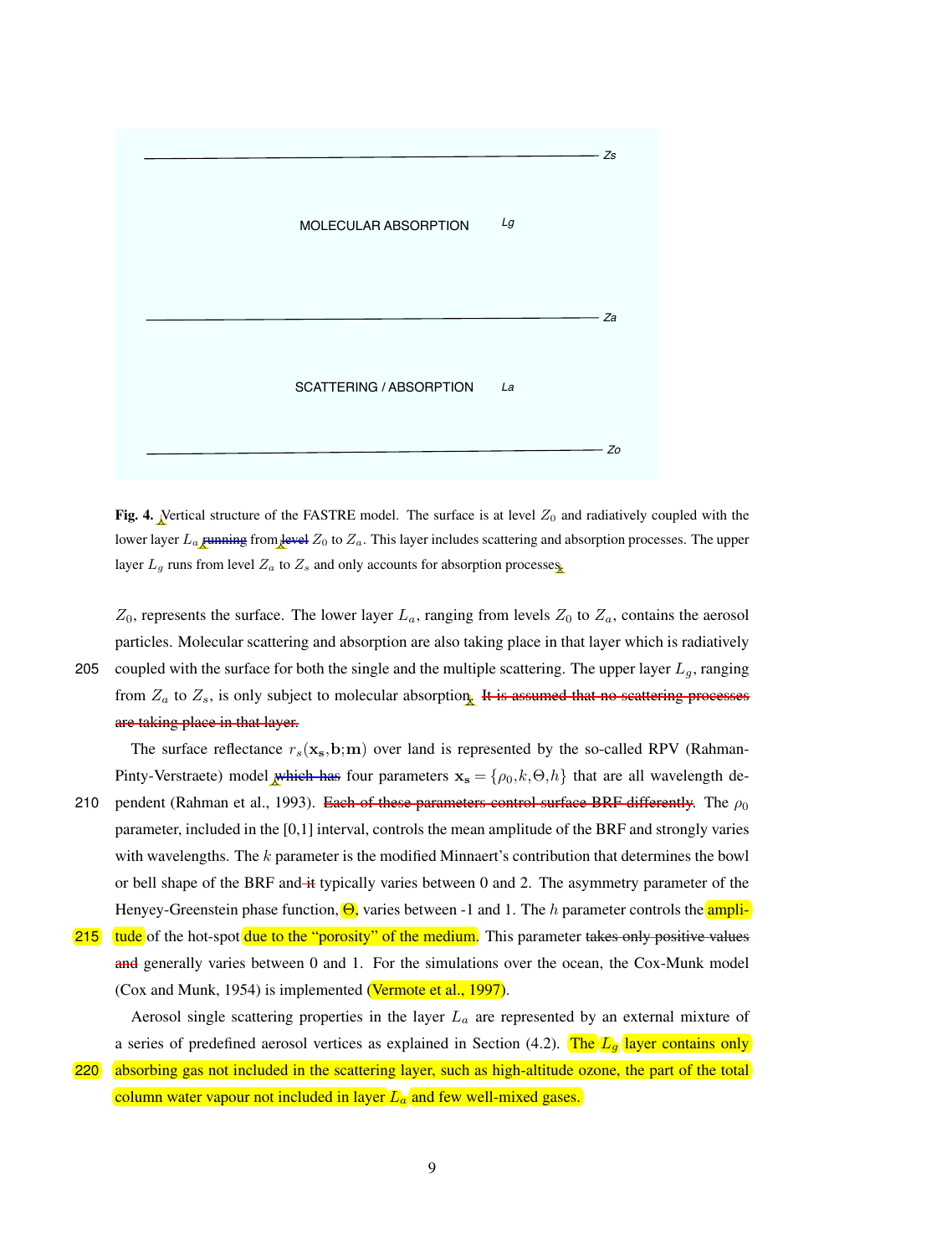The FASTRE model expresses the TOA BRF in a given spectral band  $\tilde{\lambda}$  as a sum of the single  $I_s^{\dagger}$ and multiple  $I_m^{\uparrow}$  scattering contributions as in

$$
y_m(\mathbf{x}, \mathbf{b}; \mathbf{m}) = T_{L_g}(\mathbf{b}; \mathbf{m}) \frac{I_s^{\uparrow}(\mathbf{x}, \mathbf{b}; \mathbf{m}) + I_m^{\uparrow}(\mathbf{x}, \mathbf{b}; \mathbf{m})}{E_0^{\downarrow}(\mathbf{m}) \mu_0}
$$
(1)

where

*I*<sub>s</sub> $(\mathbf{x}, \mathbf{b}; \mathbf{m})$  is the upward radiance field at level  $Z_a$  due to the single scattering;

*I*<sup> $\uparrow$ </sup> $\ln$   $(\mathbf{x}, \mathbf{b}; \mathbf{m})$  is the upward radiance field at level  $Z_a$  due to the multiple scattering;

225 *.*  $T_{L_g}(\mathbf{b};\mathbf{m})$  denotes the total transmission factor in the  $L_g$  layer;

 $E_0^{\downarrow}(\mathbf{m})$  denotes the solar irradiance at level  $Z_s$  corrected for the Sun-Earth distance variations.

The single scattering contribution writes

$$
I_s^{\uparrow}(\mathbf{x}, \mathbf{b}; \mathbf{m}) = \frac{E_0^{\downarrow}(\mathbf{m}) \,\mu_0}{\pi} \exp\left(\frac{-\tau_{L_a}}{\mu_0}\right) r_s(\mathbf{x_s}, \mathbf{b}; \mathbf{m}) \exp\left(\frac{-\tau_{L_a}}{\mu_v}\right) \tag{2}
$$

where  $\tau_{\textbf{L}_a}$  is the total optical thickness of layer  $L_a$ .  $\mu_0$  and  $\mu_v$  are the cosine of the illumination and viewing zenith angles respectively.

The multiple scattering contribution  $I_m^{\uparrow}(\mathbf{x}, \mathbf{b}; \mathbf{m})$  is solved in the Fourier space in all illumina-230 tion and viewing directions of the quadrature directions  $N_{\theta}$  for  $2N_{\theta} - 1$  azimuthal directions. The contribution  $I_m^{\uparrow}(\mathbf{x}, \mathbf{b}; \mathbf{m})$  in the direction  $(\Omega_0, \Omega_v)$  is interpolated from the surrounding quadrature directions. Finally, the Jacobian  $\mathbf{k}_{x_i} = \frac{\partial y_m(\mathbf{x_i}, \mathbf{b}; \mathbf{m})}{\partial x_i}$  $\frac{\partial \mathbf{x}_i, \mathbf{b}; \mathbf{m}}{\partial x_i}$  of  $y_m(\mathbf{x}, \mathbf{b}; \mathbf{m})$  for parameter  $x_i$  are calculated as finite differences.

# 4.2 Scattering layer  $L_a$  properties

The layer  $L_a$  contains a set of mono-mode aerosol classes v characterized by their single scattering properties, *i.e.*, the single scattering albedo  $\omega_{0,v}(\tilde{\lambda})$  and phase function  $\Phi_v(\tilde{\lambda}, \Omega_q)$  in the spectral bands  $\lambda$  at the phase angle  $\Omega_q$ . These classes define the vertices encompassing the solution space, as illustrated in Fig. (3). The different vertices representing fine and coarse mode aerosols are combined into this layer according to their respective optical thickness  $\tau_v(\tilde{\lambda})$  with the total aerosol optical thickness  $\tau_a(\tilde{\lambda})$  of the layer being equal to

$$
\tau_a(\tilde{\lambda}) = \sum_v \tau_v(\tilde{\lambda})
$$
\n(3)

The phase function  $\Phi_v(\tilde{\lambda}, \Omega_g)$  of an aerosol vertex is characterized by a limited number  $N_\kappa$  of Legendre coefficients equal to  $2N_{\theta} - 1$  where  $N_{\theta}$  is the number of quadrature points used to solve the multiple scattering integral. The choice of this number results from a trade-off between accuracy and computer time. When  $N_{\kappa}$  is too small, the last Legendre moment is often not equal to zero and the delta-M approximation is applied (Wiscombe, 1977). In that case, the  $\alpha_d$  coefficient of the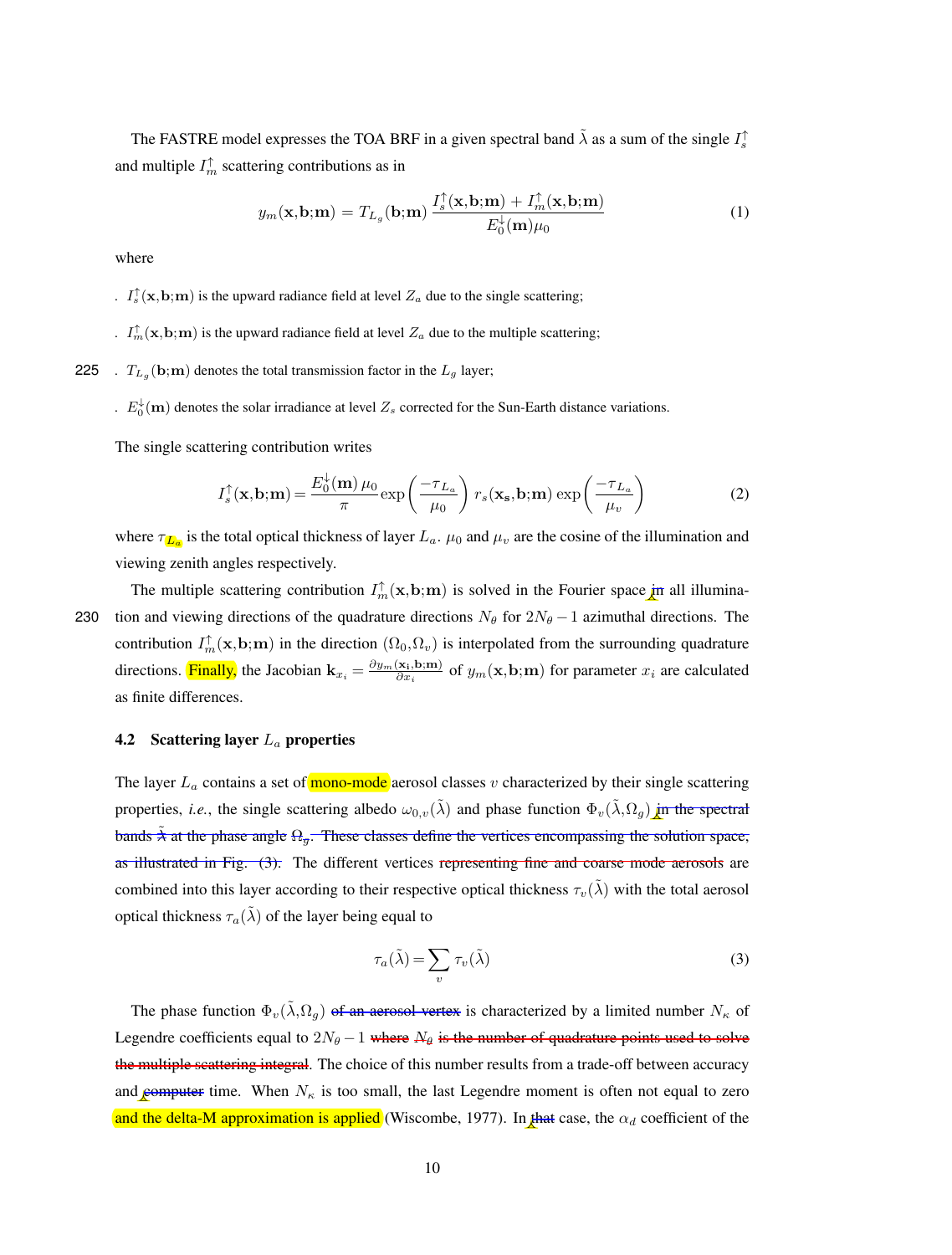delta-M approximation is equal to  $\Phi_v(N_{\kappa})$ . The Legendre coefficients  $\kappa_j$ , after application of the delta-M approximation, become

$$
c_j = \frac{\kappa_j - \alpha_d}{1 - \alpha_d} \tag{4}
$$

and the truncated phase function denoted  $\Phi'_v$ . The corrected optical thickness  $\tau'_v(\tilde{\lambda})$  and single scattering albedo  $\omega'_{0,v}(\tilde{\lambda})$  of the corresponding aerosol class become

$$
\tau_v'(\tilde{\lambda}) = (1 - \omega_{0,v}\alpha_d)\tau_v(\tilde{\lambda})
$$
\n(5)

and

$$
\omega'_{0,v}(\tilde{\lambda}) = \frac{1 - \alpha_d}{1 - \omega_{0,v}\alpha_d} \omega_{0,v}(\tilde{\lambda}).
$$
\n(6)

The layer total optical thickness,  $\tau_{L_a}$ , is the sum of the gaseous,  $\tau_g$ , the aerosol,  $\tau'_a$  and the Rayleigh,  $\tau_r$ , optical depth

$$
\tau_{L_a}(\tilde{\lambda}) = \tau_g(\tilde{\lambda}) + \tau'_a(\tilde{\lambda}) + \tau_r(\tilde{\lambda})
$$
\n(7)

with  $\tau'_a(\tilde{\lambda}) = \sum_v \tau'_v(\tilde{\lambda})$ . The single scattering albedo of the scattering layer is equal to

$$
\omega'_{0}(\tilde{\lambda}) = \frac{\sum_{c} \omega'_{0,v}(\tilde{\lambda}) \tau'_{v}(\tilde{\lambda})}{\tau'_{a}(\tilde{\lambda})}
$$
(8)

and the layer average phase function

$$
\Phi'(\tilde{\lambda}, \Omega_g) = \frac{\sum_c \Phi'_v(\tilde{\lambda}, \Omega_g) \tau'_v(\tilde{\lambda})}{\tau'_a(\tilde{\lambda})} \,. \tag{9}
$$

#### 235 4.3 Gaseous layer properties

It is assumed that only molecular absorption is taking place in layer  $L_g$ . The height of level  $Z_a$ is used to partition the total column water vapour and ozone concentration in each layer assuming a US76 standard atmosphere vertical profile. This height is not retrieved and is therefore a model parameter of FASTRE which should be derived from some climatological values.  $T_{L_g}$  denotes the 240 total transmission of that layer.

Table 1. Relative bias and root mean square error in percentage between FASTRE and the reference RTM in various spectral bands. Wavelengths are given in  $\mu$ m.

| Spectral bands $(\mu m)$ | 0.44   | 0.55   | 0.67 | 0.87     |
|--------------------------|--------|--------|------|----------|
| Relative bias $(\% )$    | $-1.1$ | $-0.3$ | 0.0  | $+(0.3)$ |
| Relative RMSE (%)        | 2.8    | 1.8    | 1.3  | 12       |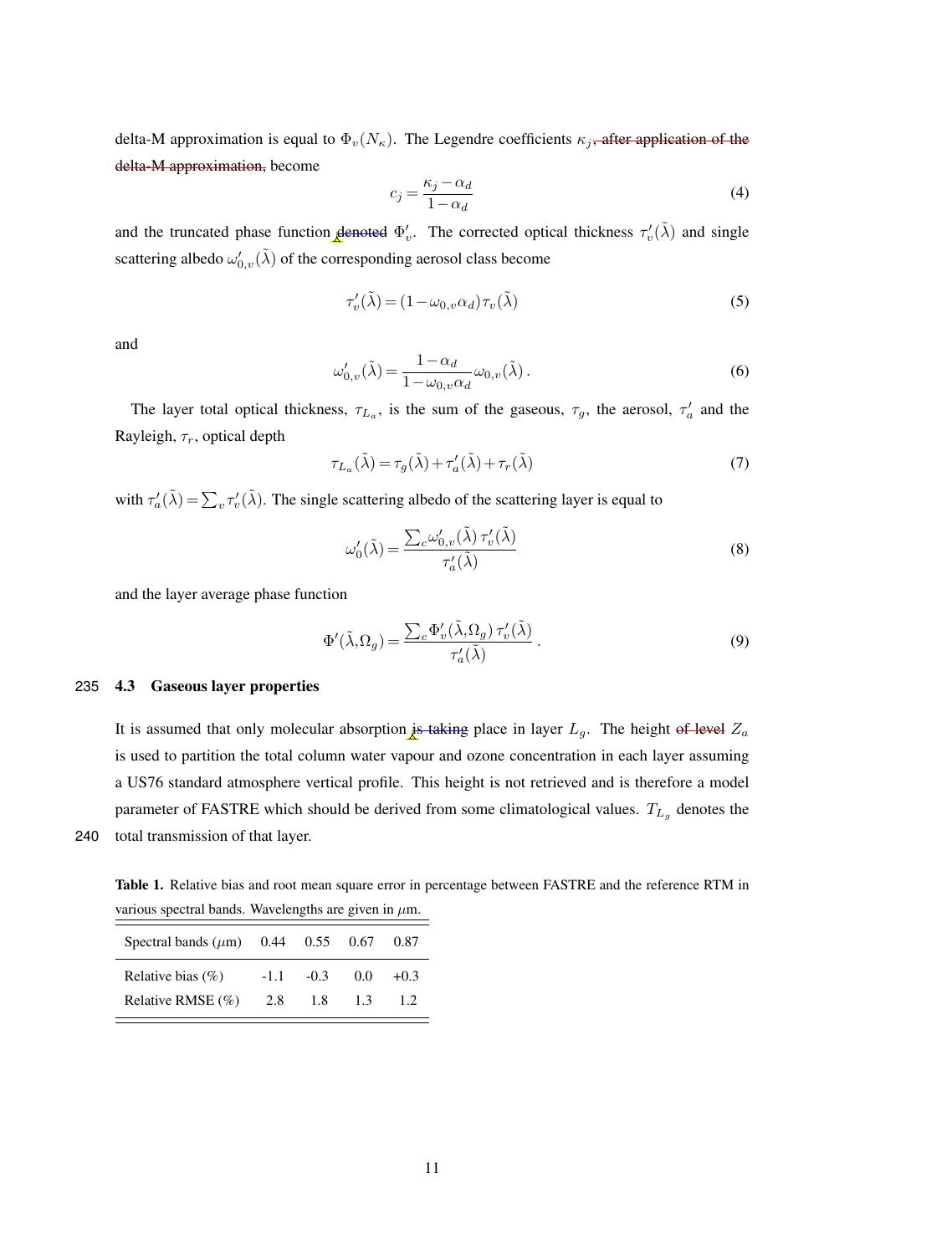#### 4.4 FASTRE model accuracy

The simple atmospheric vertical structure composed of two layers is the most important assumption of the FASTRE model. In order to evaluate the accuracy of FASTRE, a similar procedure as in Govaerts et al. (2010) has been applied. The outcome of FASTRE has been evaluated against a more elaborated 1D Radiative Transfer Model (RTM) (Govaerts, 2006) where the vertical structure of the atmosphere is explicitly taken into account for sun and viewing angles varying from 0 to 70<sup>°</sup>, for various types of aerosols, surface reflectance and total column water vapour values. The mean relative bias and relative Root Mean Square Error (RMSE) between the reference model and FASTRE have been estimated in the main spectral bands used for aerosol retrieval. The relative RMSE,  $R_r$ , is estimated with

$$
R_r = \sqrt{\frac{1}{N} \sum_{N} \left( \frac{y_m(\mathbf{x}, \mathbf{b}; \mathbf{m}) - y_r(\mathbf{x}, \mathbf{b}; \mathbf{r})}{y_r(\mathbf{x}, \mathbf{b}; \mathbf{r})} \right)^2}
$$
(10)

where  $y_r(\mathbf{x}, \mathbf{b}; \mathbf{m})$  is the TOA BRF calculated with the reference model. In this paper, the FASTRE model solves the RTE using 16 quadrature points  $N_{\theta}$  which provides a good compromise between speed and accuracy. Results are shown  $\Theta$ <sup>n</sup> Table  $(1)$ . As can be seen, the relative RMSE between 245 FASTRE and the reference model is typically in the range of  $1\% - 3\%$ . A similar comparison has been performed against actual **PROBA-V** observations (Luffarelli et al., 2017). These comparisons

show a root mean square error between simulated and actual observations in the range  $0.024-0.038$ .

#### 5 Inversion process

#### 5.1 Overview

- Surface reflectance characterisation requires multi-angular observations  $y_{\Omega}$ <sup>\*</sup>, the acquisition of which can take between several minutes, as is the case for the Multi-angle Imaging SpectroRadiometer (MISR) instrument, and several days, as is the case for the Ocean and Land Colour Instrument (OLCI) on-board Sentinel-3 or the Moderate Resolution Imaging Spectroradiometer (MODIS). In the former case, data are often assumed being acquired almost instantaneously, *i.e.*, with the atmo-
- 255 spheric properties remaining unchanged during the acquisition time. Such situation considerably reduces the calculation time required to solve the RTE, as the multiple scattering term  $I_m^{\uparrow}(\mathbf{x},\mathbf{b};\mathbf{m})$ needs to be estimated only once per spectral band. In the latter case, atmospheric properties cannot be assumed to be invariant and the multiple scattering contribution needs to be solved for each observation. When geostationary observations are processed, the accumulation period is often re-
- 260 duced to one day, and the assumption that the atmosphere does not change can be converted into an equivalent radiometric uncertainty (Govaerts et al., 2010). Strictly speaking, it should be assumed that atmospheric properties have changed when the accumulation time exceeds several minutes (Luf-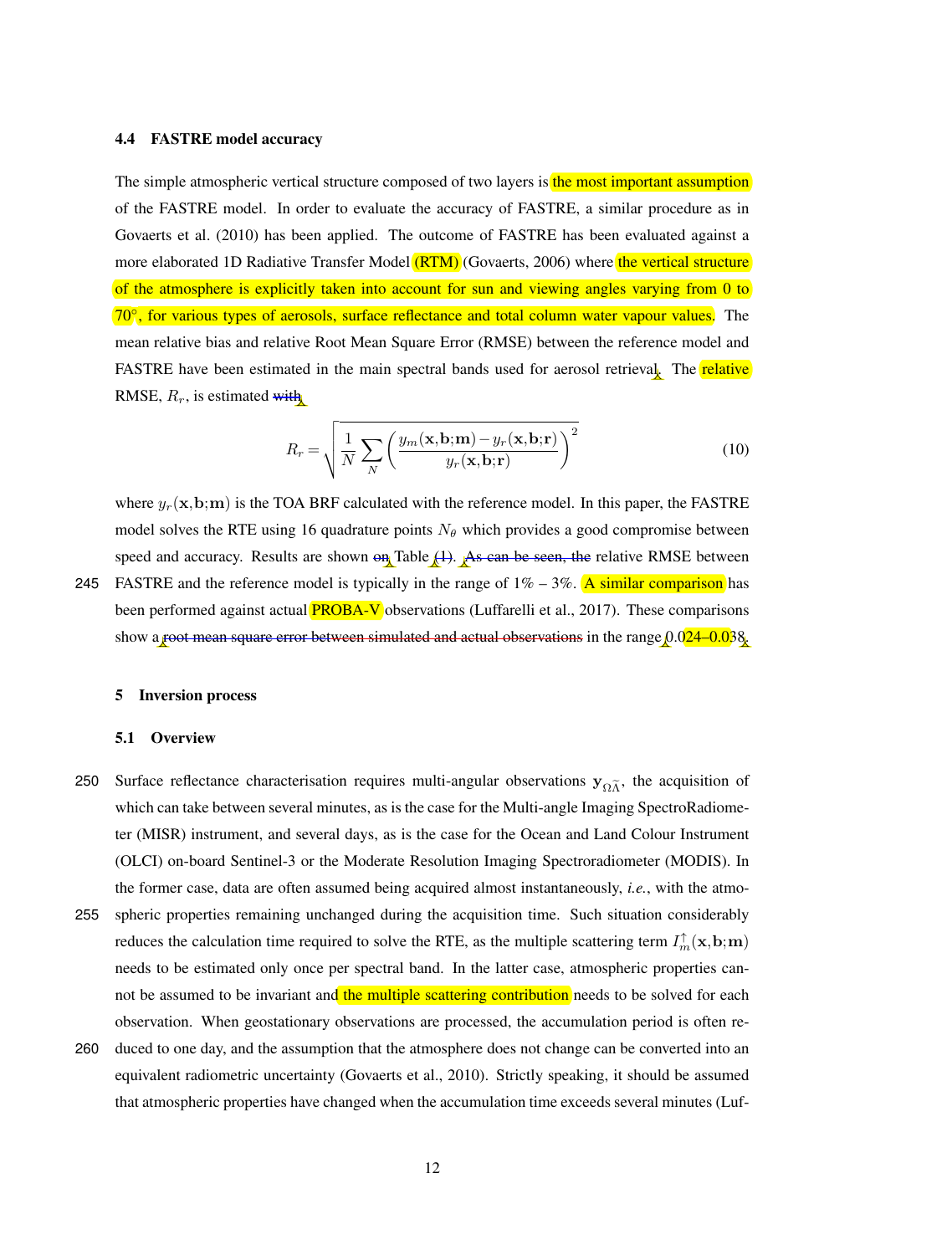farelli et al., 2016), which increases the number of retrieved state variables to taken into account and therefore the processing time.

- 265 The retrieved state variables in each spectral band  $\tilde{\lambda}$  are composed of the  $x_s$  parameters characterising the state of the surface and the set of aerosol optical thicknesses  $\tau_v$  for the aerosol vertices that are mixed in layer  $L_a$ . Prior information consists of the expected values  $x_b$  of the state variables x characterising the surface and the atmosphere on one side, and regularization of the spectral and/or temporal variability of  $\tau_v$  on the other side. Uncertainty matrices  $S_x$  are assigned to this prior infor-
- 270 mation. Finally, uncertainties in the measurements  $S_y$  are assumed to be normally distributed with zero mean. The inversion process of the FASTRE model will be herein referred to as Combined Inversion of Surface and AeRosol (CISAR) algorithm.

# 5.2 Cost function

The fundamental principle of Optimal Estimation (OE) is to maximise the probability  $P =$ 275  $P(x|y_{\Omega}^T, x_b, b)$  with respect to the values of the state vector x, conditional to the value of the measurements and any prior information. The conditional probability takes on the quadratic form (Rodgers, 2000; Dubovik et al., 2011):

$$
P(\mathbf{x}) \propto \exp\left[-\left(y_m(\mathbf{x}, \mathbf{b}; \mathbf{m}) - \mathbf{y}_{\Omega \bar{\Lambda}}\right)^T \mathbf{S}_y^{-1} \left(y_m(\mathbf{x}, \mathbf{b}; \mathbf{m}) - \mathbf{y}_{\Omega \bar{\Lambda}}\right)\right]
$$
  
\n
$$
\exp\left[-\left(\mathbf{x} - \mathbf{x}_b\right)^T \mathbf{S}_x^{-1} (\mathbf{x} - \mathbf{x}_b)\right]
$$
  
\n
$$
\exp\left[-\mathbf{x}^T \mathbf{H}_a^T \mathbf{S}_a^{-1} \mathbf{H}_a \mathbf{x}\right]
$$
  
\n
$$
\exp\left[-\mathbf{x}^T \mathbf{H}_l^T \mathbf{S}_l^{-1} \mathbf{H}_l \mathbf{x}\right]
$$
\n(11)

280

where the first two terms represent weighted deviations from measurements and the prior state parameters, respectively, the third the AOT temporal smoothness constraints and the fourth the AOT spectral constraint, with respective uncertainty matrices  $S_a$  and  $S_l$ . The two matrices  $H_a$  and  $H_l$ , representing respectively the temporal and spectral constraints, can be written as block diagonal matrices

$$
\mathbf{H} = \begin{pmatrix} \mathbf{H}^{\rho_0} & \mathbf{0} & \mathbf{0} & \mathbf{0} & \mathbf{0} \\ \mathbf{0} & \mathbf{H}^k & \mathbf{0} & \mathbf{0} & \mathbf{0} \\ \mathbf{0} & \mathbf{0} & \mathbf{H}^{\theta} & \mathbf{0} & \mathbf{0} \\ \mathbf{0} & \mathbf{0} & \mathbf{0} & \mathbf{H}^{\rho_c} & \mathbf{0} \\ \mathbf{0} & \mathbf{0} & \mathbf{0} & \mathbf{0} & \mathbf{H}^{\tau} \end{pmatrix}
$$
(12)

where the four blocks  $H^{\rho_0}$ ,  $H^k$ ,  $H^{\theta}$  and  $H^{\rho_c}$  express the spectral constraints between the surface parameters. Their values are set to zero when these constraints are not active. The submatrix  $\mathbf{H}_{a}^{\tau}$ can also be written using blocks  $H_{a;\tilde{\lambda},v}^{\tau}$  along the diagonal. For a given spectral band  $\tilde{\lambda}$  and aerosol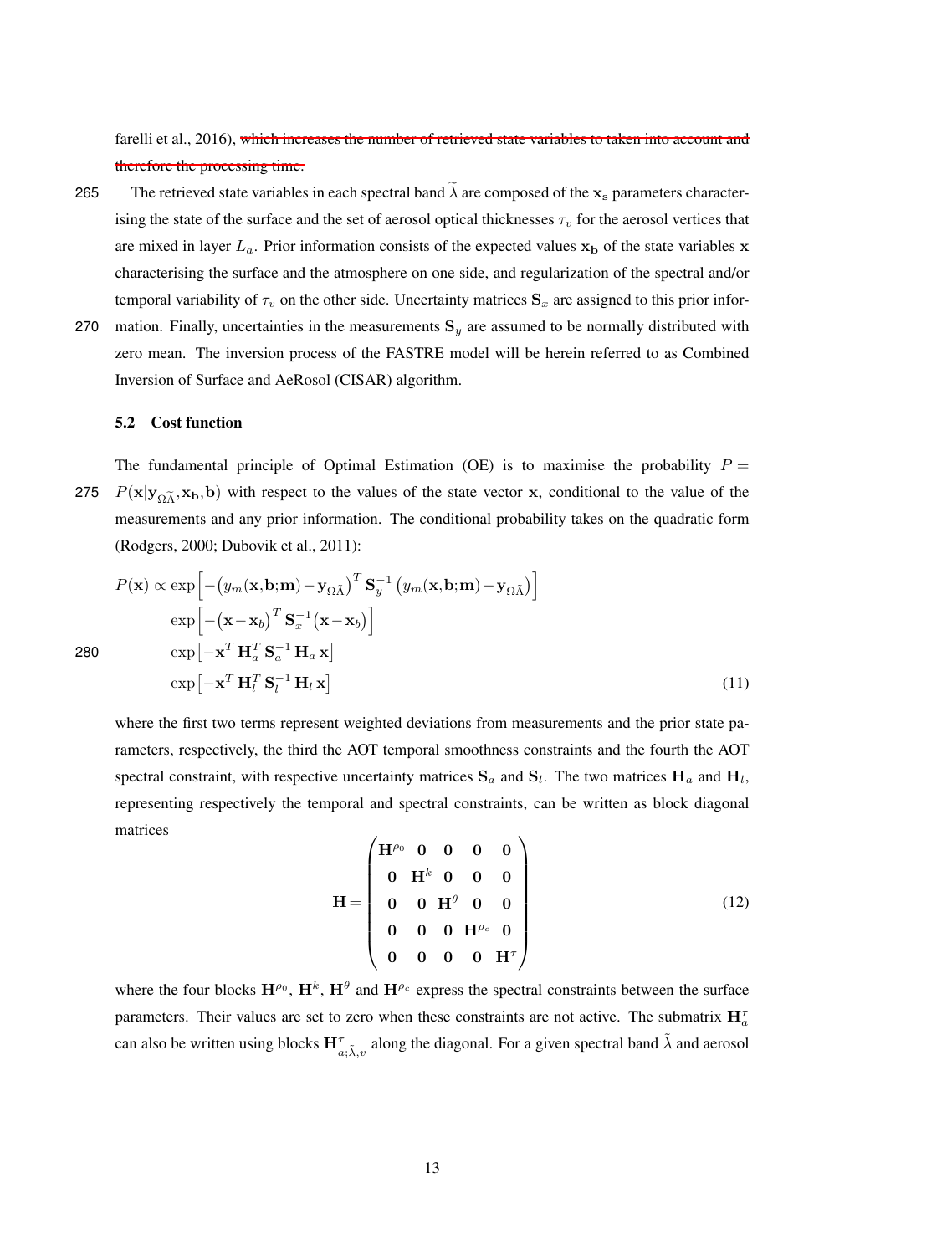vertex v, the block  $\mathbf{H}_{a;\tilde{\lambda},v}^{\tau}$  is defined as follows

$$
\mathbf{H}_{a,\tilde{\lambda},v}^{\tau} \tau_{\tilde{\lambda},v} = \begin{pmatrix} 1 & -1 & 0 & \dots & \dots \\ 0 & 1 & -1 & 0 & \dots \\ \dots & \dots & \dots & \dots & \dots \\ \dots & \dots & \dots & \dots & 1 & -1 \\ \dots & \dots & \dots & \dots & 0 \end{pmatrix} \begin{pmatrix} \tau_{\tilde{\lambda},v,1} \\ \tau_{\tilde{\lambda},v,2} \\ \vdots \\ \tau_{\tilde{\lambda},v,N_t-1} \\ \tau_{\tilde{\lambda},v,1,N_t} \end{pmatrix}
$$
(13)

In the same way, the submatrix  $H_l^{\tau}$  can be written using blocks  $H_{l;v,t}^{\tau}$ . For a given aerosol vertex v and time t, the block  $\mathbf{H}^{\tau}_{l;v,t}$  is defined as follows

$$
\mathbf{H}_{l;v,t}^{\tau} \tau_{v,t} = \begin{pmatrix} 0 & 0 & 0 & \dots & 0 \\ -\frac{\epsilon_2}{\epsilon_1} & 1 & 0 & \dots & 0 \\ 0 & -\frac{\epsilon_3}{\epsilon_2} & 1 & \dots & 0 \\ \dots & \dots & \dots & \ddots & 0 \\ \dots & \dots & \dots & \dots & \vdots \\ \dots & \dots & \dots & \dots & -\frac{\epsilon_{N_{\lambda}}}{\epsilon_{N_{\lambda}-1}} & 1 \end{pmatrix} \begin{pmatrix} \tau_{1,v,t} \\ \tau_{2,v,t} \\ \tau_{3,v,t} \\ \vdots \\ \tau_{N_{\bar{\lambda}},v,t} \end{pmatrix}
$$
(14)

where the  $\epsilon_l$  represents the uncertainties associated with the AOT spectral constraints of the individual vertex v bounding the solution space. The spectral variations of  $\tau_v$  between band  $\tilde{\lambda}_l$  and  $\tilde{\lambda}_{l+1}$ writes

$$
\frac{\tau_{\tilde{\lambda}_l,v}}{\tau_{\tilde{\lambda}_{l+1},v}} = \frac{e_{\tilde{\lambda}_l}}{e_{\tilde{\lambda}_{l+1}}} \tag{15}
$$

where  $e_{\tilde{\lambda}_l}$  the extinction coefficient in band  $\tilde{\lambda}_l$ .

Maximising the probability function in Equation (11) is equivalent to minimising the negative logarithm

$$
J(\mathbf{x}) = J_y(\mathbf{x}) + J_x(\mathbf{x}) + J_a(\mathbf{x}) + J_l(\mathbf{x})
$$
\n(16)

with

$$
J_y(\mathbf{x}) = (y_m(\mathbf{x}, \mathbf{b}, \Omega) - \mathbf{y}_{\Omega \tilde{\Lambda}}) \mathbf{S}_y^{-1} (y_m(\mathbf{x}, \mathbf{b}, \Omega) - \mathbf{y}_{\Omega \tilde{\Lambda}})^T
$$
(17)

$$
285 \quad J_x(\mathbf{x}) = (\mathbf{x} - \mathbf{x}_b) \mathbf{S}_x^{-1} (\mathbf{x} - \mathbf{x}_b)^T
$$
\n(18)

$$
J_a(\mathbf{x}) = \mathbf{x}^T \mathbf{H}_a^T \mathbf{S}_a^{-1} \mathbf{H}_a \mathbf{x}
$$
\n(19)

$$
J_l(\mathbf{x}) = \mathbf{x}^T \mathbf{H}_l^T \mathbf{S}_l^{-1} \mathbf{H}_l \mathbf{x}
$$
\n(20)

Notice that the cost function  $J$  is minimized with respect to the state variable  $x$ , so that the derivative of  $J$  is independent of the model parameters b—which therefore cannot be part of the

290 solution. The need for angular sampling to document the surface anisotropy leads to an unbalanced size of  $n_x$  and  $n_y$  with  $n_y > n_x$  where  $n_y$  and  $n_x$  represents the number of observations and state variables respectively. According to Dubovik et al. (2006), these additional observations should improve the retrieval as, from a statistical point of view, repeating the same observation implies that the variance of repeated similar observations should decrease. Accordingly, the magnitude of the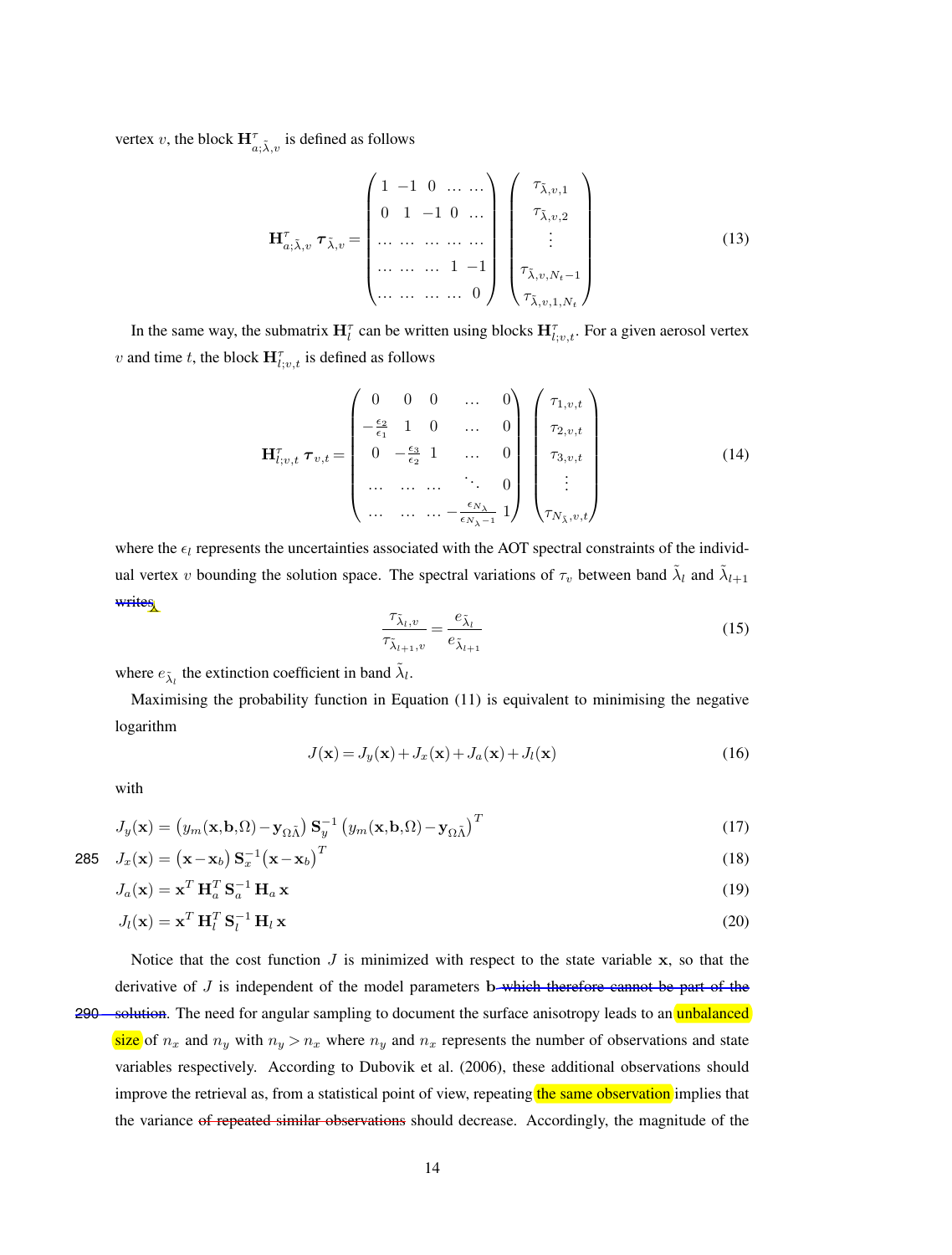295 elements of the covariance matrix should decrease as  $1/\sqrt{n_y}$ . Thus, repeating similar observations results in some enhancements of retrieval accuracy which should be proportional to the ratio  $n_y/n_x$ . Hence, the cost function which is actually minimized is  $J_s(\mathbf{x}) = J_y(\mathbf{x}) + n_y/n_x (J_x(\mathbf{x}) + J_a(\mathbf{x}) + J_b(\mathbf{x}))$  $J_l(\mathbf{x})$ .

# 5.3 Retrieval uncertainty estimation

The retrieval uncertainty is based on the OE theory, assuming a linear behaviour of  $y_m(\mathbf{x}, \mathbf{b}; \mathbf{m})$  in the vicinity of the solution  $\hat{\mathbf{x}}$ . Under this condition, the retrieval uncertainty  $\sigma_{\hat{\mathbf{x}}}$  is determined by the shape of  $J(\mathbf{x})$  at  $\hat{\mathbf{x}}$ 

$$
\sigma_{\mathbf{\hat{x}}}^{2} = \left(\frac{\partial^{2} J_{s}(\mathbf{x})}{\partial \mathbf{x}^{2}}\right)^{-1} = \left(\mathbf{K}_{x}^{T} \mathbf{S}_{y}^{-1} \mathbf{K}_{x} + \mathbf{S}_{x}^{-1} + \mathbf{H}_{a}^{T} \mathbf{S}_{a}^{-1} \mathbf{H}_{a} + \mathbf{H}_{l}^{T} \mathbf{S}_{l}^{-1} \mathbf{H}_{l}\right)^{-1}
$$
(21)

where  $\mathbf{K}_x$  is Jacobian matrix of  $y_m(\mathbf{x},\mathbf{b};m)$  calculated in  $\hat{\mathbf{x}}$ . Combining Equations (21) and (8), the uncertainty in the retrieval of  $\omega_0$  in band  $\lambda$  writes

$$
\sigma_{\omega_0}^2(\tilde{\lambda}) = \sum_v \left( \frac{\omega_{0,v}(\tilde{\lambda}) - \omega_0(\tilde{\lambda})}{\tau_a(\tilde{\lambda})} \right)^2 \sigma_{\tilde{\tau}_v}^2(\tilde{\lambda})
$$
\n(22)

300 A similar equation can be derived for the estimation of  $\sigma_g^2$ .

## 5.4 Acceleration methods

The minimization of Equation (16) relies on an iterative approach with  $y_m(\mathbf{x}, \mathbf{b}; \mathbf{m})$  and the associated Jacobians  $\mathbf{K}_x$  being estimated at each iteration. In order to reduce the calculation time dedicated to the estimation of  $y_m(\mathbf{x},\mathbf{b};m)$  and  $\mathbf{K}_x$ , a series of methods have been implemented. All quantities 305 that do not explicitly depend on the state variables, such as the observation conditions m, model parameters b, quadrature point weight, *etc*, are computed only once prior to the optimization.

When solving the RTE, the estimation of the multiple scattering term is by far the most timeconsuming step. Hence, during the iterative optimisation process, when the change  $\Delta \tau_a(\tilde{\lambda})$  of  $\tau_a(\tilde{\lambda})$ between iteration j and  $j + 1$  is small, the multiple scattering contribution at iteration  $j + 1$  is estimated with

$$
I_m^{\uparrow}(\tau_a(j+1,\tilde{\lambda}),\mathbf{b};\mathbf{m}) = I_m^{\uparrow}(\tau_a(j,\tilde{\lambda}),\mathbf{b};\mathbf{m}) + \frac{\partial I_m^{\uparrow}(\tau_a(j,\tilde{\lambda}),\mathbf{b};\mathbf{m})}{\partial \tau_a} \Delta \tau_a(\tilde{\lambda})
$$
(23)

This approximation is not used twice consecutively to avoid inaccurate results, and the single scattering contribution is always explicitly estimated.

# 6 Algorithm performance evaluation

# 310 6.1 Experimental setup

A simple experimental setup based on simulated data has been defined to illustrate the behaviour of the CISAR algorithm as a function of the delineated solution space. More specifically, its capability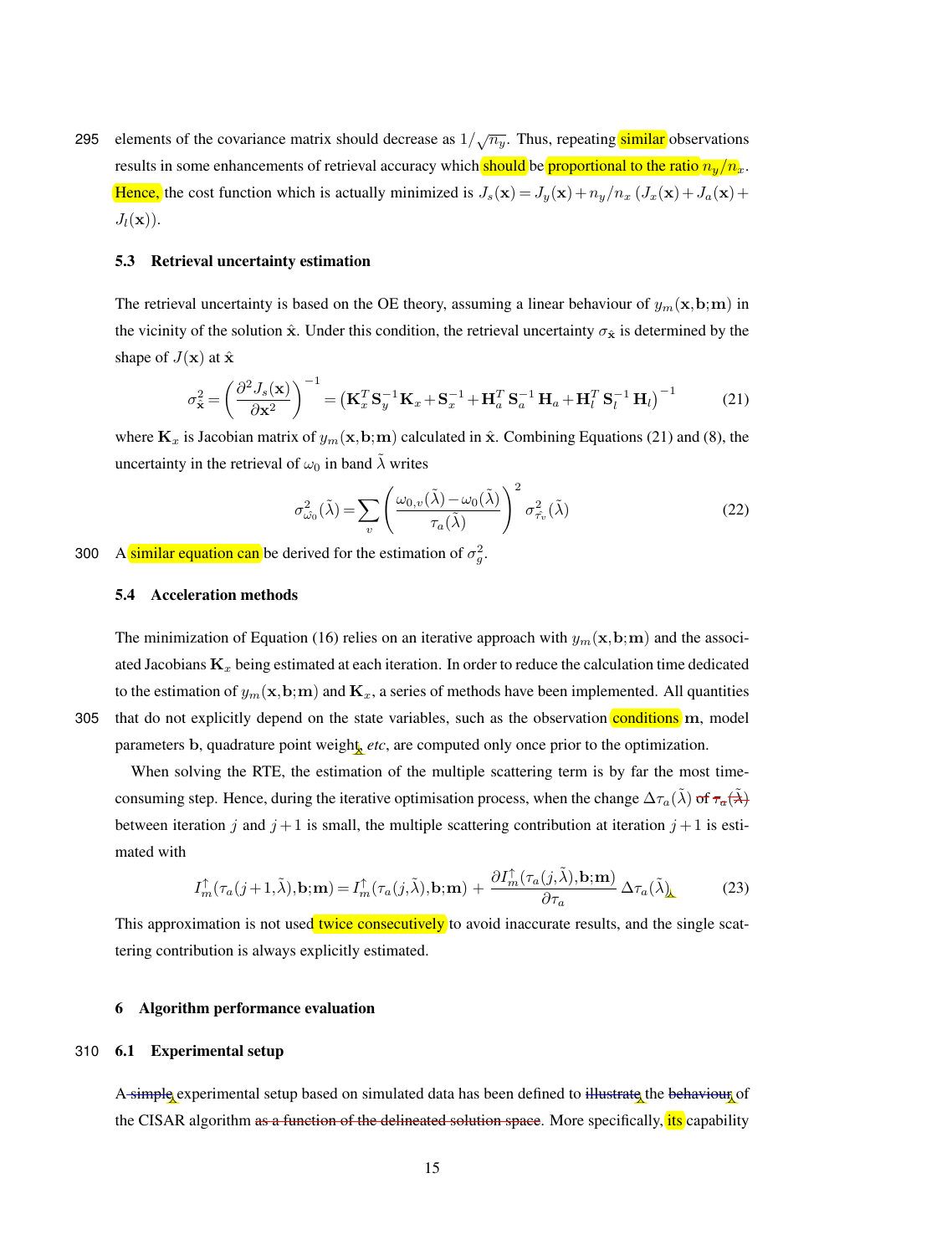| are the fine and coarse mode particle concentration in number of particles per cm <sup>3</sup> . |                        |                   |                  |        |        |        |       |       |  |  |
|--------------------------------------------------------------------------------------------------|------------------------|-------------------|------------------|--------|--------|--------|-------|-------|--|--|
|                                                                                                  | Centre band in $\mu$ m |                   | 0.44             | 0.55   | 0.67   | 0.87   |       |       |  |  |
| <b>Type</b>                                                                                      | $r_{m}$ f<br>$r_{mc}$  |                   | $n_i$            | $n_r$  | $n_r$  | $n_r$  | $N_f$ | $N_c$ |  |  |
| F <sub>0</sub>                                                                                   | 0.08                   |                   | 1.3958           | 1.3932 | 1.3909 | 1.3879 |       |       |  |  |
| F1                                                                                               | 0.10                   | 0.93              | 1.4189           | 1.4269 | 1.4357 | 1.4417 | 9.587 | 0.002 |  |  |
| F <sub>2</sub>                                                                                   | 0.08                   | 0.77              | 1.4985<br>1.5201 |        | 1.5436 | 1.5417 | 8.975 | 0.024 |  |  |
|                                                                                                  | $\sigma_{r_{mf}}$      | $\sigma_{r_{mc}}$ | $n_i$            | $n_i$  | $n_i$  | $n_i$  |       |       |  |  |
| F <sub>0</sub>                                                                                   | 0.45                   |                   | 0.0123           | 0.0123 | 0.0122 | 0.0121 |       |       |  |  |
| F1                                                                                               | 0.43                   | 0.62              | 0.0057           | 0.0055 | 0.0053 | 0.0051 |       |       |  |  |
| F <sub>2</sub>                                                                                   | 0.50                   | 0.62              | 0.0054           | 0.0047 | 0.0040 | 0.0036 |       |       |  |  |

**Table 2.** List of aerosol properties used for the simulations. The parameters  $r_{mf}$  and  $r_{mc}$  are the median fine and coarse mode radii expressed in  $\mu$ m. Their respective standard deviations are  $\sigma_{r_{m}f}$  and  $\sigma_{r_{mc}}$ . The parameters  $n_r$  and  $n_i$  are the real and imaginary part of the refractive index in the indicated bands.  $N_f$  and  $N_c$ are the fine and coarse mode particle concentration in number of particles per cm<sup>3</sup>

to continuously sample the  $[g,\omega_0]$  solution space is examined in detail. For the sake of simplicity, a noise-free multi-angular observation vector  $y_{\Omega\tilde{\Lambda}}$ , where  $\Omega$  expresses the illumination and viewing

- 315 geometries, is assumed to be acquired instantaneously in the principal plane and in the spectral bands listed in Table (1). An uncertainty of 3% is assumed in matrix  $S_y$ . In this ideal configuration, the Sun Zenith Angle (SZA) is set to 30°. It is also assumed that the surface parameters are known a priori with zero bias and an uncertainty of 0.03 for each RPV parameter, though these parameters are allowed to vary. Such assumption can be justified applying the method and associated results
- 320 described in Wagner et al. (2010). No prior information is assumed for the aerosol optical thickness, *i.e.*, the prior uncertainty is set to very large values. Only regularization on the spectral variations of  $\tau_a$  is applied.

Table 3. Micro-physical parameter values for the four FA, FN, CS, CL vertices in the selected spectral bands. Radius are given in  $\mu$ m

|      | Centre band in $\mu$ m |                | 0.44   | 0.55   | 0.67   | 0.87   | 0.44   | 0.55   | 0.67   | 0.87   |
|------|------------------------|----------------|--------|--------|--------|--------|--------|--------|--------|--------|
| Type | $r_m$                  | $\sigma_{r_m}$ | $n_r$  | $n_r$  | $n_r$  | $n_r$  | $n_i$  | $n_i$  | $n_i$  | $n_i$  |
| FN   | 0.08                   | 0.45           | 1.3958 | 1.3932 | 1.3909 | 1.3879 | 0.0006 | 0.0006 | 0.0006 | 0.0006 |
| FA   | 0.08                   | 0.45           | 1.3958 | 1.3932 | 1.3909 | 1.3879 | 0.0207 | 0.0207 | 0.0207 | 0.0205 |
| CS   | 0.30                   | 0.55           | 1.4889 | 1.4878 | 1.4845 | 1.4763 | 0.0029 | 0.0029 | 0.0029 | 0.0029 |
| CL.  | 1.00                   | 0.55           | 1.4889 | 1.4878 | 1.4845 | 1.4763 | 0.0029 | 0.0029 | 0.0029 | 0.0029 |

The CISAR algorithm performance evaluation is based on a series of experiments corresponding to different selections of aerosol properties, both for the forward simulation of the observations 325 and their inversion. Three different aerosol models are used in the forward simulations: F0 which only contains small particles, F1 which contains a dual-mode particle size distribution dominated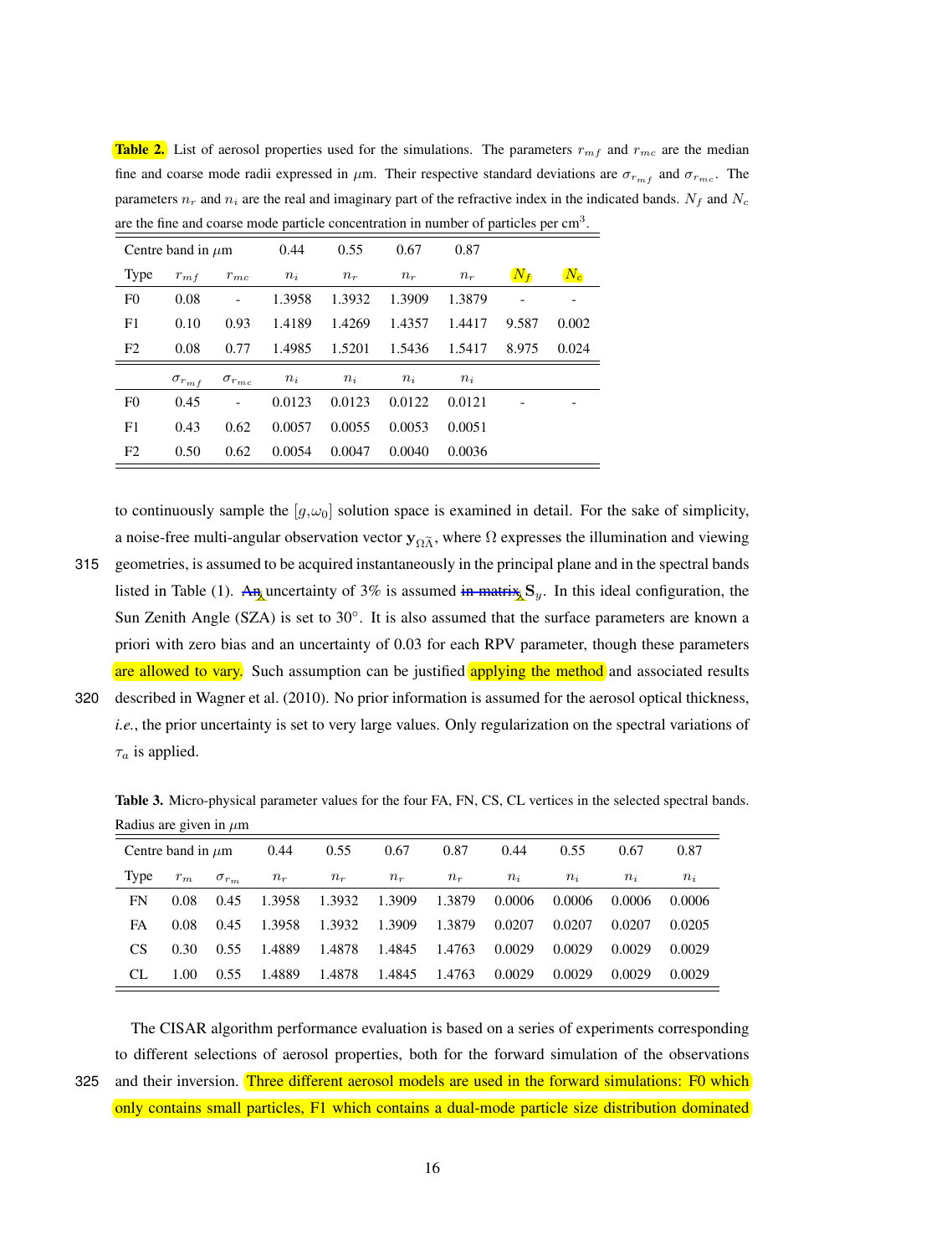by small particles, and F2 composed of a dual-mode distribution dominated by the coarse particles. Table (2) contains the values of the size distribution and refractive indices of these aerosol classes. Corresponding values for the four FA, FN, CL, CS vertices enclosing the solution space as illustrated

330 in Fig. (3) are given in Table (3). When the observations simulated with aerosol types F0, F1 or F2 are inverted, the list of vertices actually used depends on the type of experiments indicated in Table (4). The objective of these experiments is to illustrate the impact of the selected solution space on the retrieved aerosol properties. For all these scenarios, an AOT of 0.4 at  $0.55 \mu m$  is assumed.

Table 4. List of experiments the name of which is provided in the first column. The active vertices in each experiments are indicated with the  $\times$  symbol. The last column indicates the name of the aerosol model used to simulate the observations.

| Exp.             |          | Active vertices | Forward type |          |                |
|------------------|----------|-----------------|--------------|----------|----------------|
|                  | FA       | <b>FN</b>       | CS           | CL.      |                |
| F00              | $\times$ | $\times$        |              |          | F <sub>0</sub> |
| F10              | $\times$ | $\times$        |              |          | F1             |
| F11              | X        | $\times$        | $\times$     |          | F1             |
| F12              | $\times$ | $\times$        |              | $\times$ | F1             |
| F13              | $\times$ | $\times$        | $\times$     | $\times$ | F1             |
| F21              | X        | $\times$        | $\times$     |          | F2             |
| F22              | $\times$ | $\times$        |              | $\times$ | F2             |
| F <sub>2</sub> 3 | $\times$ | $\times$        | $\times$     | $\times$ | F2             |

**Table 5.** Values of the surface RPV parameters as used in the experiments for the prior information. Wavelengths are given in  $\mu$ m.

| $n_{\rm s}$ and $n_{\rm s}$ and $n_{\rm s}$ |          |       |          |          |  |  |  |  |  |  |
|---------------------------------------------|----------|-------|----------|----------|--|--|--|--|--|--|
| Wavelength                                  | $\rho_0$ | k.    | Θ        | $\rho_c$ |  |  |  |  |  |  |
| 0.44                                        | 0.025    | 0.666 | $-0.150$ | 0.125    |  |  |  |  |  |  |
| 0.55                                        | 0.047    | 0.657 | $-0.114$ | 0.023    |  |  |  |  |  |  |
| 0.67                                        | 0.056    | 0.710 | $-0.096$ | 0.025    |  |  |  |  |  |  |
| 0.87                                        | 0.238    | 0.706 | $-0.019$ | 0.030    |  |  |  |  |  |  |

Values used for the RPV parameters in the four selected bands are indicated in Table (5). They 335 correspond to typical BRF values that would be observed over a vegetated surface with a leaf area index value of 3 and a bright underling soil.

The primary objective of these experiments is to illustrate the behaviour of the proposed algorithm as a function of the selected vertices. It is therefore not intended to demonstrate that the algorithm can work in all possible conditions. Examples of retrieval against actual satellite observations can

340 be found in Luffarelli et al. (2016).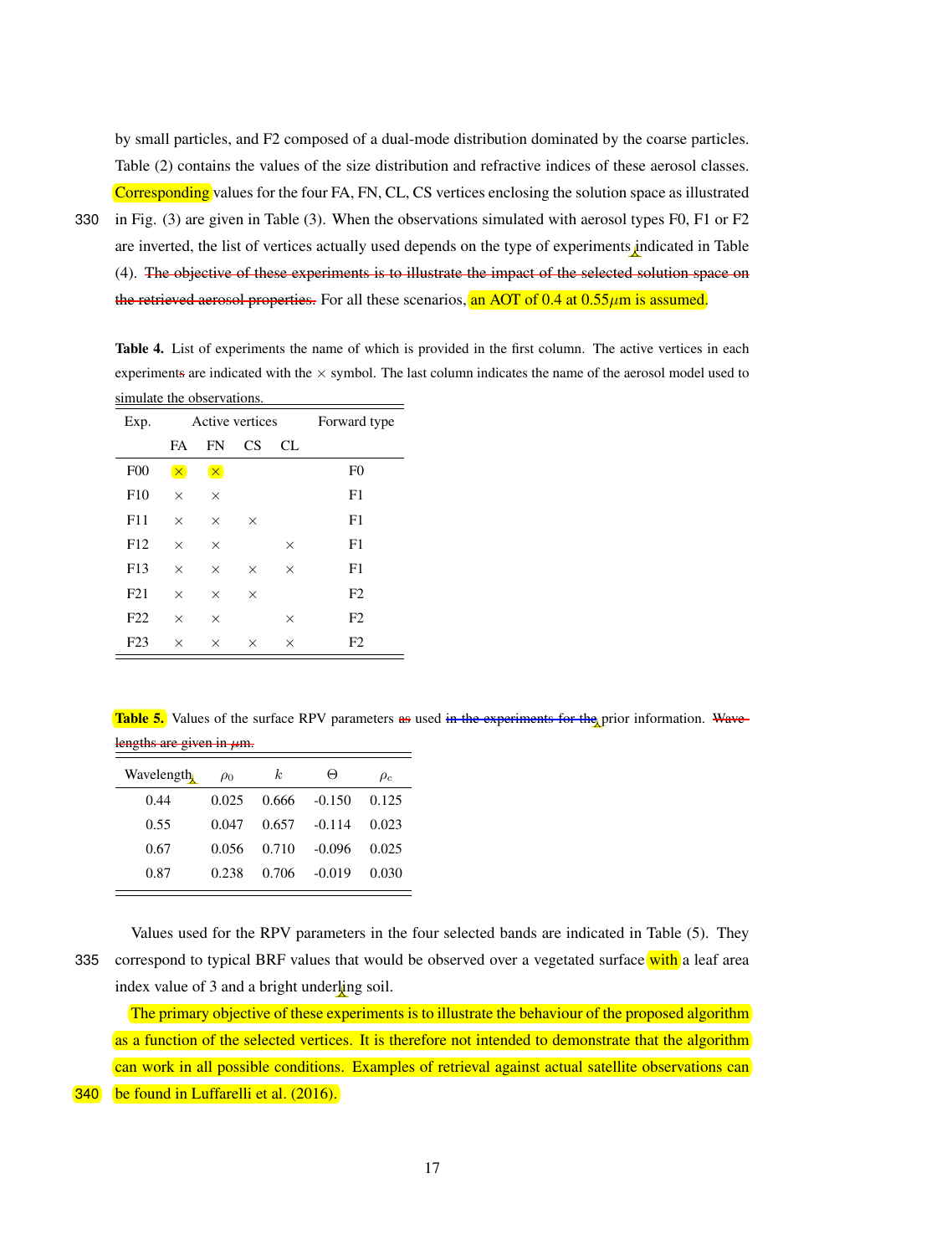

Fig. 5. Left panel: Results of experiment F00 in the  $[g,\omega_0]$  space. The aerosol vertices used for the inversion are FN (blue) and FA (green). The forward aerosol properties are shown in black and the retrieved ones in red. Vertical and horizontal red bars indicate the uncertainty, if any, of the retrieved values. Right panel: Retrieved AOT in the four processed spectral bands (red circles). The retrieval uncertainty is shown with the vertical red lines. True values are indicated with black crosses.

# 6.2 Results

#### 6.2.1 Experiment F00

The purpose of the first experiment (F00) is to demonstrate that the CISAR algorithm can accurately retrieve aerosol properties in a simple situation, showing therefore that the inversion process works **345** correctly. The F0 aerosol class used to simulate the observations is only composed of fine particles with a median radius of  $0.08\mu$ m, *i.e.*, the same value as for the FN and FA vertices used for the inversion. Hence, only the imaginary part of the index of refraction differs from the values used for the generation of these two vertices, the real part being set to  $1.4$ . With such a retrieval configuration restricted to the use of only two vertices, the solution space for each wavelength is limited to a

# **350** straight line between the two vertices.

Results are shown in Fig.  $(5)$  for the atmosphere and Table  $(6)$  for the surface. The asymmetry factor g and single scattering albedo  $\omega_0$  are almost exactly retrieved. There is practically no uncertainty in the retrieval of g because of the constraints imposed by the fact that the particle radius is the same as for the F0 aerosol class. The estimated single scattering albedo uncertainty is much larger

355 than the asymmetry one, though the retrieved values match exactly the true ones. The retrieved AOT is also in very good agreement with the true values as can be seen on the right panel in Fig.  $(5)$ . To further evaluate the performance of the CISAR algorithm, the retrieval error  $\epsilon_{\tau}$  is defined as the difference between the retrieved and the true AOT values. Results are summarised in Table (7). This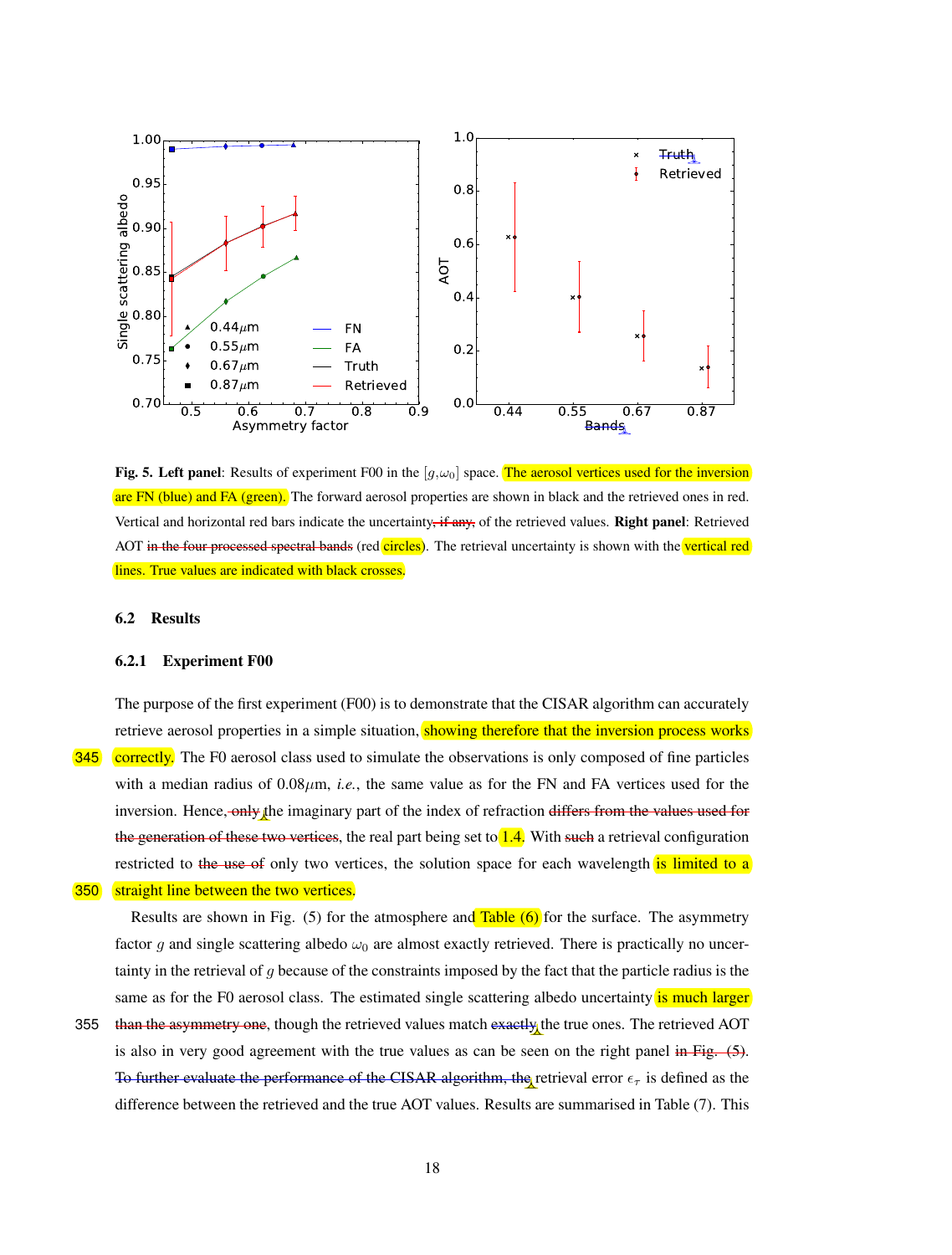first experiment demonstrates that it is possible to retrieve the properties of the aerosol class F0 as a

360 linear combination of the vertices FA and FN when only the absorption varies, the particle median radius being constant.

A comparison between Tables (5) and (6) shows that the surface parameters are very accurately retrieved. As stated in Section (6.1), prior information on the magnitude of the RPV parameter is assumed unbiased with an uncertainty of 0.03. The corresponding posterior uncertainties exhibit a

- 365 significant decrease for the  $\rho_0$  parameter at all wavelengths. A similar behaviour is not observed for the other parameters. As explained in Wagner et al. (2010), the  $k$  and  $\Theta$  parameters, controlling the surface reflectance anisotropy, are strongly correlated with amount atmospheric scattering. Consequently, the retrieved uncertainties decrease with the wavelengths, *i.e.*, as a function of the actual AOT. Despite the observations are taking place in the principal plane, the posterior uncertainty on the
- 370 hot spot parameter remains equal to the prior one as a result of atmospheric scattering. This fact is attributed to the relatively high value of the true AOT, and the consequent amount of scattering able to attenuate the hot spot effects. Results for the surface parameter retrieval exhibits a very similar behaviour for the other experiments and will not be shown.

Table 6. Values of the retrieved surface RPV parameters and associated uncertainties for experiment F00. Wavelengths are given in um.

| " " at " <u>bronne</u> and an external points" |           |                  |          |          |             |                  |       |          |  |  |
|------------------------------------------------|-----------|------------------|----------|----------|-------------|------------------|-------|----------|--|--|
|                                                |           |                  | Value    |          | Uncertainty |                  |       |          |  |  |
| Band                                           | $\rho_0$  | $\boldsymbol{k}$ | Θ        | $\rho_c$ | $\rho_0$    | $\boldsymbol{k}$ | Θ     | $\rho_c$ |  |  |
|                                                | Posterior |                  |          |          |             |                  |       |          |  |  |
| 0.44                                           | 0.025     | 0.666            | $-0.150$ | 0.125    | 0.006       | 0.030            | 0.030 | 0.030    |  |  |
| 0.55                                           | 0.047     | 0.657            | $-0.116$ | 0.023    | 0.004       | 0.029            | 0.028 | 0.030    |  |  |
| 0.67                                           | 0.056     | 0.711            | $-0.096$ | 0.025    | 0.004       | 0.028            | 0.026 | 0.030    |  |  |
| 0.87                                           | 0.238     | 0.705            | $-0.020$ | 0.029    | 0.011       | 0.025            | 0.017 | 0.030    |  |  |

# 6.2.2 Experiment F10

- 375 Let us now examine the case where both the  $r_m$  and  $n_i$  used to describe the forward aerosol properties differ from those of the vertices used for the inversion. For that purpose, aerosol type F1 is used for the forward simulation with  $r_{mf} = 0.1 \mu m$  for the predominant fine mode and  $r_{mc} = 0.93 \mu m$  for the coarse mode. The same aerosol vertices as in experiments F00 are used for the inversion.
- 

The results in Fig. (6) show that  $\omega_0$  is reasonably well retrieved unlike the g parameter, which 380 is systematically underestimated. At any given wavelengths, it is not possible to retrieve g values outside the bounds defined by the FA and FN vertices. Consequently, the retrieved AOT values are underestimated by about 10% (Table 7). Additionally, the estimated error on  $\overline{q}$  is largely underesti**mated.** This example illustrates the retrieval failure when the actual solution lays outside the  $[g,\omega_0]$ space defined by the active vertices.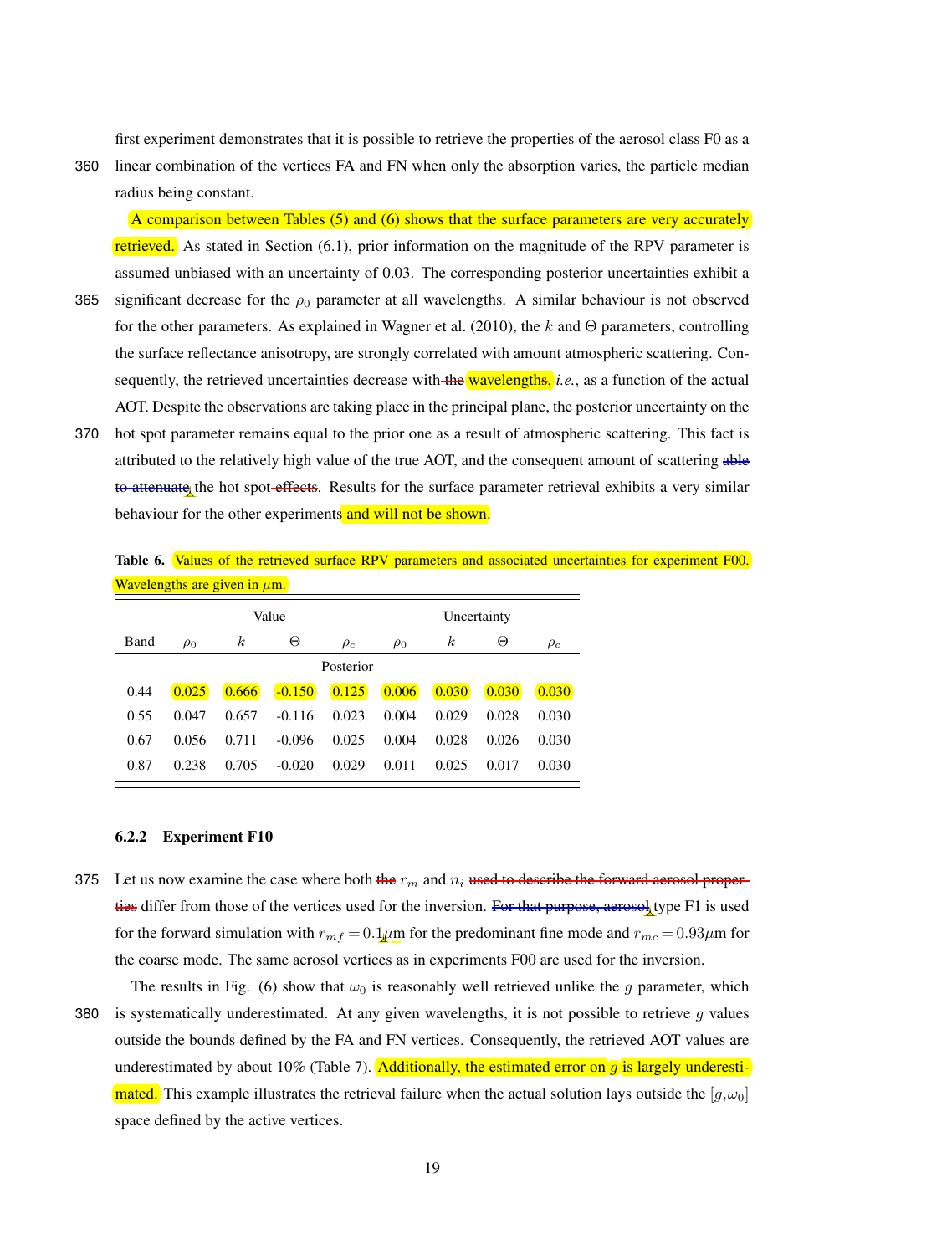

Fig. 6. Same as Fig. (5) but for experiment F10.

Table 7. Retrieved AOT error and uncertainties for the six experiments in the four processed bands. The  $\epsilon_{\tau}$ symbol is the error calculated as the difference between the retrieved value and the truth,  $\delta_{\tau}$  the relative error in percent and  $\sigma_{\tau}$  the retrieval uncertainty estimated with Equation (21).

| <b>BAND</b>     | 0.44              |                 |                 | 0.55              |                 |                 | 0.67              |                 |                 | 0.87              |               |                 |
|-----------------|-------------------|-----------------|-----------------|-------------------|-----------------|-----------------|-------------------|-----------------|-----------------|-------------------|---------------|-----------------|
| EXP             | $\epsilon_{\tau}$ | $\delta_{\tau}$ | $\sigma_{\tau}$ | $\epsilon_{\tau}$ | $\delta_{\tau}$ | $\sigma_{\tau}$ | $\epsilon_{\tau}$ | $\delta_{\tau}$ | $\sigma_{\tau}$ | $\epsilon_{\tau}$ | $\delta_\tau$ | $\sigma_{\tau}$ |
|                 |                   | $(\%)$          |                 |                   | $(\%)$          |                 |                   | $(\%)$          |                 |                   | $(\%)$        |                 |
| F <sub>0</sub>  | 0.001             | $-0.1$          | 0.203           | $-0.002$          | 0.6             | 0.133           | $-0.000$          | 0.0             | 0.095           | $-0.004$          | 3.3           | 0.079           |
| F10             | 0.062             | $-11.0$         | 0.199           | 0.042             | $-10.5$         | 0.130           | 0.022             | $-7.8$          | 0.094           | 0.026             | $-15.6$       | 0.078           |
| F11             | 0.005             | $-0.9$          | 0.239           | $-0.021$          | 5.3             | 0.164           | $-0.037$          | 13.2            | 0.125           | $-0.047$          | 27.8          | 0.095           |
| F <sub>12</sub> | 0.041             | $-7.3$          | 0.228           | 0.013             | $-3.3$          | 0.152           | $-0.004$          | 1.5             | 0.113           | $-0.015$          | 8.6           | 0.089           |
| F13             | $-0.001$          | 0.1             | 0.295           | $-0.028$          | 6.9             | 0.199           | $-0.041$          | 14.5            | 0.145           | $-0.051$          | 30.5          | 0.103           |
| F21             | 0.018             | $-3.9$          | 0.252           | 0.037             | $-9.2$          | 0.172           | 0.042             | $-11.9$         | 0.129           | 0.071             | $-22.9$       | 0.096           |
| F22             | $-0.018$          | 3.9             | 0.236           | $-0.007$          | 1.8             | 0.158           | $-0.004$          | 1.1             | 0.116           | 0.008             | $-2.6$        | 0.090           |
| F23             | $-0.041$          | 8.8             | 0.296           | $-0.031$          | 7.8             | 0.200           | $-0.027$          | 7.5             | 0.145           | $-0.018$          | 6.0           | 0.103           |

# 385 6.2.3 Experiments F11 - F13

In order to improve the retrieval of the F1 aerosol class properties, the **additional aerosol** CS vertex has been added in layer  $L_a$  during the inversion process, *i.e.*, a coarse mode with  $r_m = 0.3 \mu$ m. Results of experiment F11 are displayed on Fig. (7). Retrieved g values are no longer systematically underestimated. The single scattering albedo is slightly underestimated. It should be noted that

390 the estimated uncertainty associated with  $q$  increases with wavelength and is particularly large at  $0.87\mu$ m, but rather **underestimated** at  $0.44\mu$ m. The improvement in the AOT retrieval accuracy is noticeable in the 0.44 $\mu$ m and 0.55 $\mu$ m bands where the magnitude of  $\epsilon_r$  is reduced from 0.062 to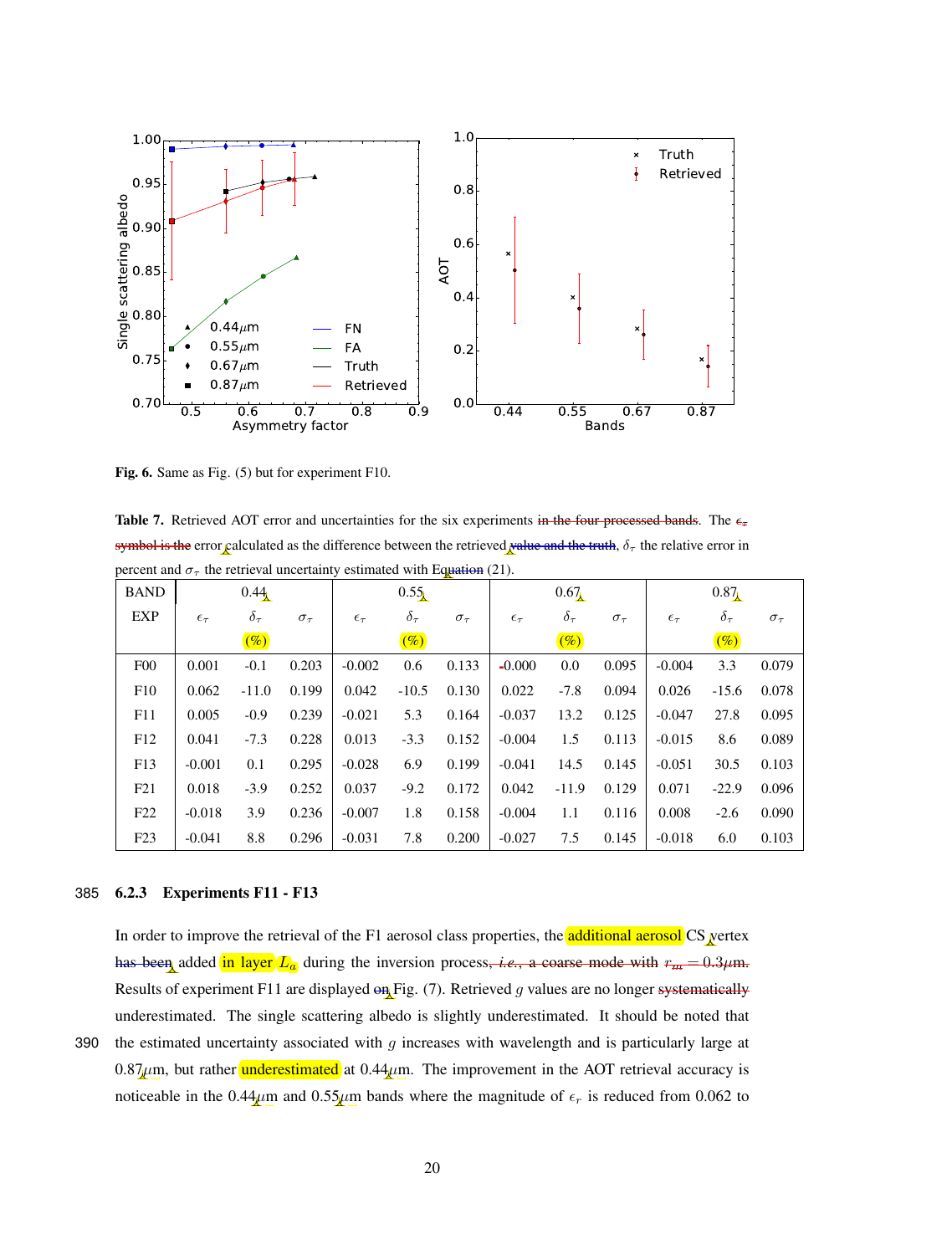0.005 and from 0.042 to -0.021 respectively (Table 7). At larger wavelengths, the benefit of adding the CS vertex is less noticeable though the magnitude of  $\epsilon_r$  remains below 0.05. Finally, the retrieval 395 uncertainty slightly increases from 0.199 up to 0.239 in the 0.44 $\mu$ m band because of the use of



additional state variables  $\tau_v$  associated with the inclusion of an additional vertex.



Fig. 7. Same as Fig. (5) but for experiment F11.



Fig. 8. Same as Fig. (5) but for experiment F12.

For experiment F12, the CS vertex is substituted by vertex CL which has a median radius of 1.0 $\mu$ m. The use of this vertex instead of CS considerably improves the retrieval of g and of  $\omega_0$  at large wavelengths (Fig. 8). As can be seen in Fig. (2), the sensitivity of aerosol single scattering properties 400 to particle median radius and imaginary part of the refractive index depends on the wavelength.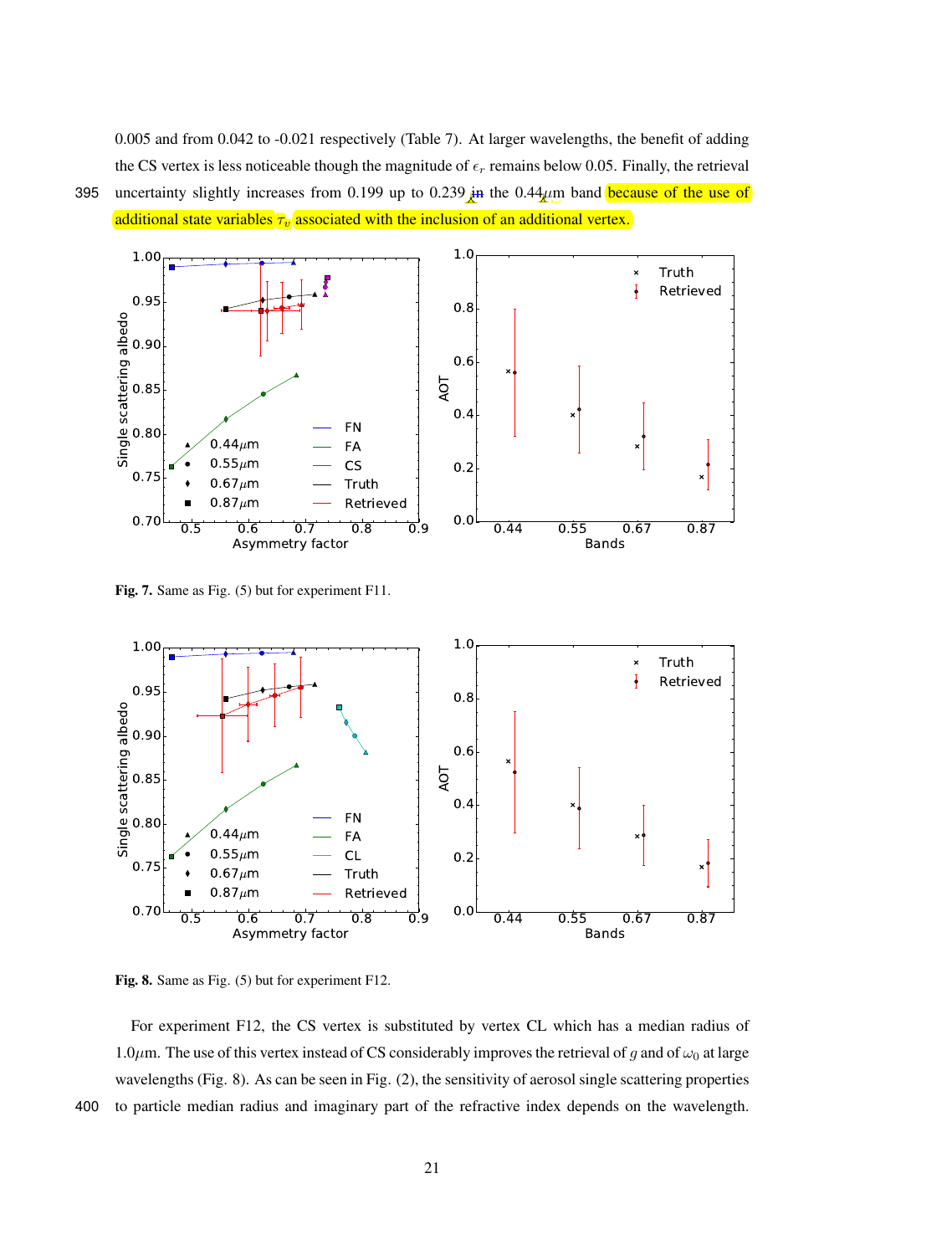

Fig. 9. Same as Fig. (5) but for experiment F13.

Hence, a similar **behaviour** of the algorithm in all wavelengths should not be expected. The errors  $\epsilon_{\tau}$  in this experiment F12 are further reduced compared to experiment F11 with the exception of the  $0.44\mu$ m band. The CISAR algorithm manages to correctly retrieve the total AOT.

- Finally, the inversion has been performed using all four vertices (Fig. 9) in experiment F13. 405 This additional degree of freedom translates into an increase of the estimated uncertainty  $\sigma_{\hat{r}}$  as a result of the large number of possible way to combine these four vertices to retrieve the properties of the aerosol class F1. In other words, adding two coarse mode vertices does not improve the characterization of F1. The actual benefit of adding this fourth vertex is therefore not straightforward, and should be noted that increasing the number of vertices impacts the computational time. This
- 410 series of simple three experiments has shown that the use of the FN, FA and CL vertices provides the best combination for the retrieval of the properties of aerosol class F1. With this combination, the FN and FA vertices allow to control the amount of radiation absorbed by the aerosols and the CL vertex the effects of the particle size.

# 6.2.4 Experiments F21 - F23

- 415 The retrieval of aerosol class F2, a dual mode particle size distribution dominated by coarse particles, is now examined. This class is composed of a fine mode radius  $r_{mf}$  of 0.08 $\mu$ m and coarse mode one  $r_{mc}$  of 0.77 $\mu$ m. As for the retrieval of the F1 aerosol class, three combinations of vertices have been explored, *i.e.*, (FN, FA, CS) for experiment F21 (Fig. 10), (FN, FA, CL) for experiment F23 (Fig. 11) and finally (FN, FA, CS, CL) for experiment F22 (Fig. 11). Essentially the same conclusions
- 420 hold as for the retrieval of aerosol class F1. The retrieval of F2-class properties expressed as a linear combination of the (FN, FA, CL) vertices provides the best solution. Values of both g and  $\omega_0$  are well retrieved at all wavelengths.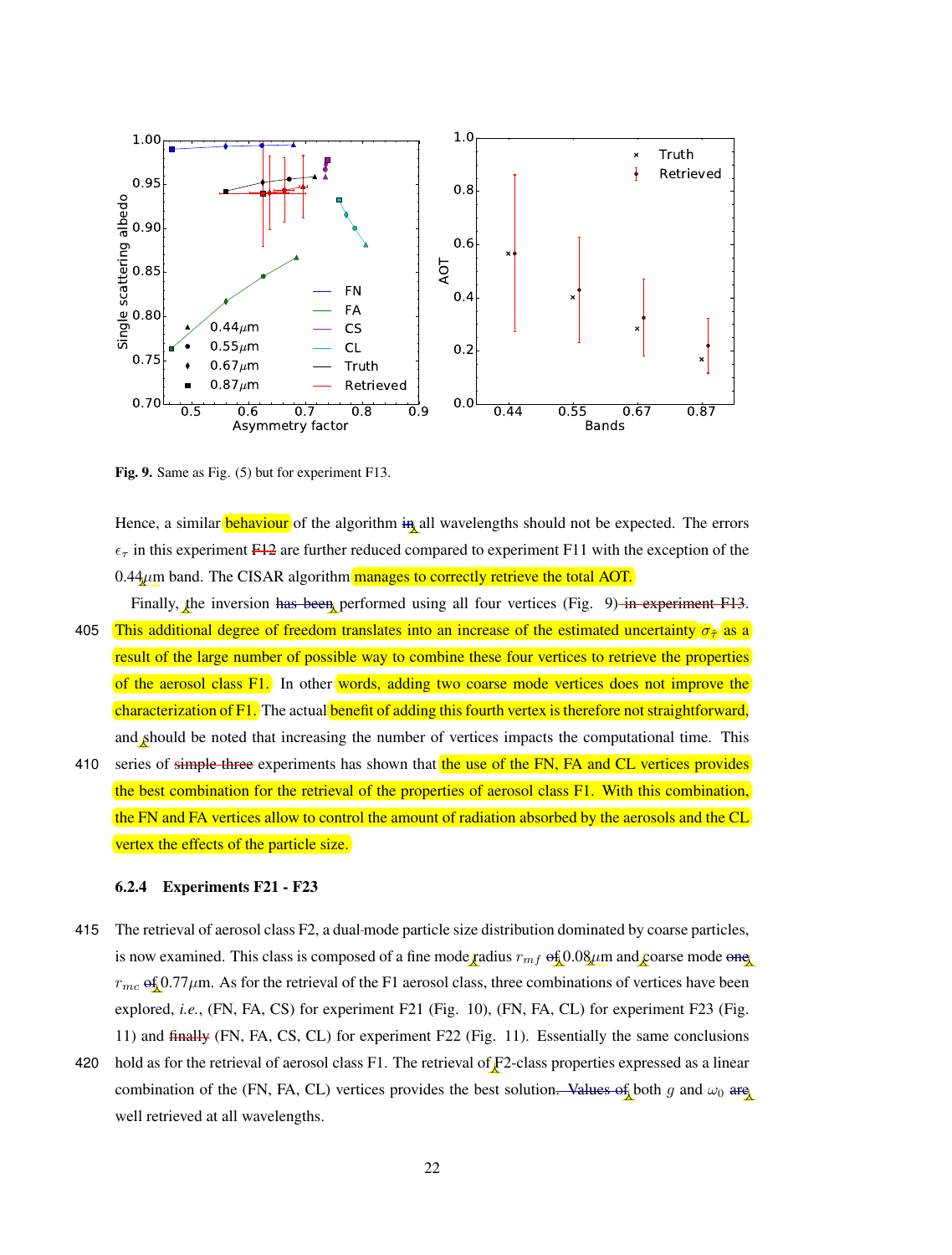

Fig. 10. Same as Fig. (5) but for experiment F21.



Fig. 11. Same as Fig. (5) but for experiment F22.

# 7 Discussion and conclusion

This paper describes the CISAR algorithm designed for the joint retrieval of surface reflectance and 425 aerosol properties. Previous attempts to perform such joint retrieval have been reviewed, discussing their advantages and weaknesses. That analysis revealed that retrieval methods based on OE applied only to a limited number of aerosol classes represent a major drawback as it does not permit a continuous variation of the state variables in the solution space. The new method presented in this paper specifically addresses this issue, allowing continuous variations of the aerosol single scattering prop-

430 erties in the solution space without having the aerosol micro-physical properties explicitly appearing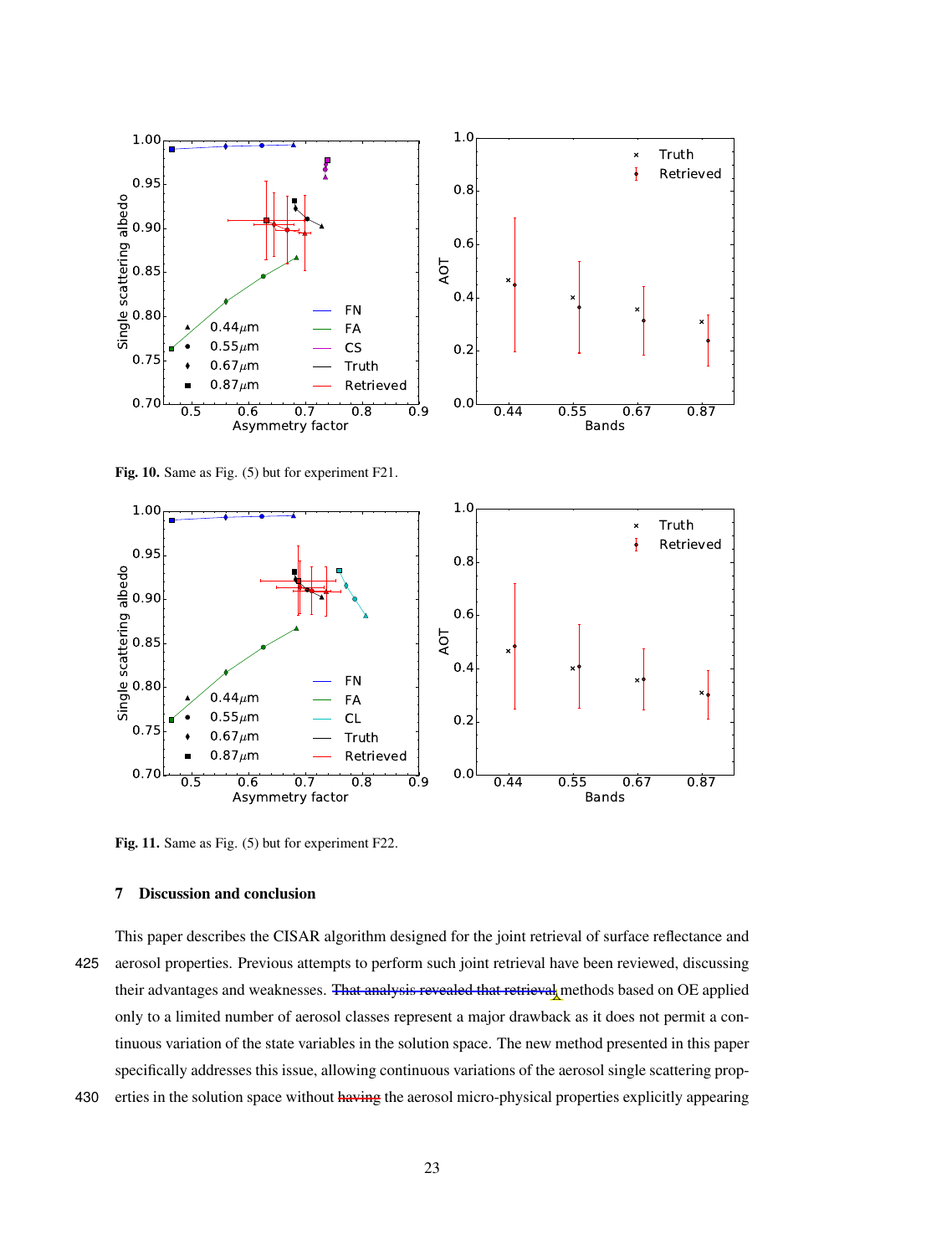

Fig. 12. Same as Fig. (5) but for experiment F23.

as state variables.

A fast forward radiative transfer model has been designed for this purpose, which solves the radiative transfer equation without relying on pre-computed look-up tables. This model considers only two layers in the atmosphere. The upper layer only hosts molecular absorption. The lower layer 435 accounts for both absorption and scattering processes due to aerosols and molecules and is radiative coupled with the surface represented with the RPV BRF model. Single scattering aerosol properties in this layer are expressed as a linear combination of the properties of vertices enclosing the solution space.

A series of different experiments has been devised to analyse the behaviour of the CISAR algo-440 rithm and its capability to retrieve aerosol single scattering properties as well as optical thickness. This discussion focuses on the retrieval of aerosol classes  $F<sup>1</sup>$  dominated by the fine mode and  $F<sup>2</sup>$ dominated by the coarse mode. These two classes have pretty different spectral behaviour in the  $[g,\omega_0]$  space and yet the CISAR algorithm is capable of retrieving the corresponding single scattering properties in both cases.

- 445 These experiments illustrate the possibility to use Equations (8) and (9) for the continuous retrieval of the aerosol single scattering albedo and phase function properties in the solution space. These equations assume a linear behaviour of  $\omega_0$  and g in the solution space illustrated in Fig. (3) as a function of the variations of the aerosol micro-physical properties. Such assumptions have proven to be valid for the case addressed in experiment F00. This assumption is not exactly true for the
- 450 retrieval of more realistic aerosol classes composed of a fine and a coarse participle size modes. However, the retrieved aerosol single scattering properties are derived much more accurately than with a method based on a limited number of predefined aerosol classes as in Govaerts et al. (2010) where only the single scattering properties of the predefined classes can be exactly retrieved. It thus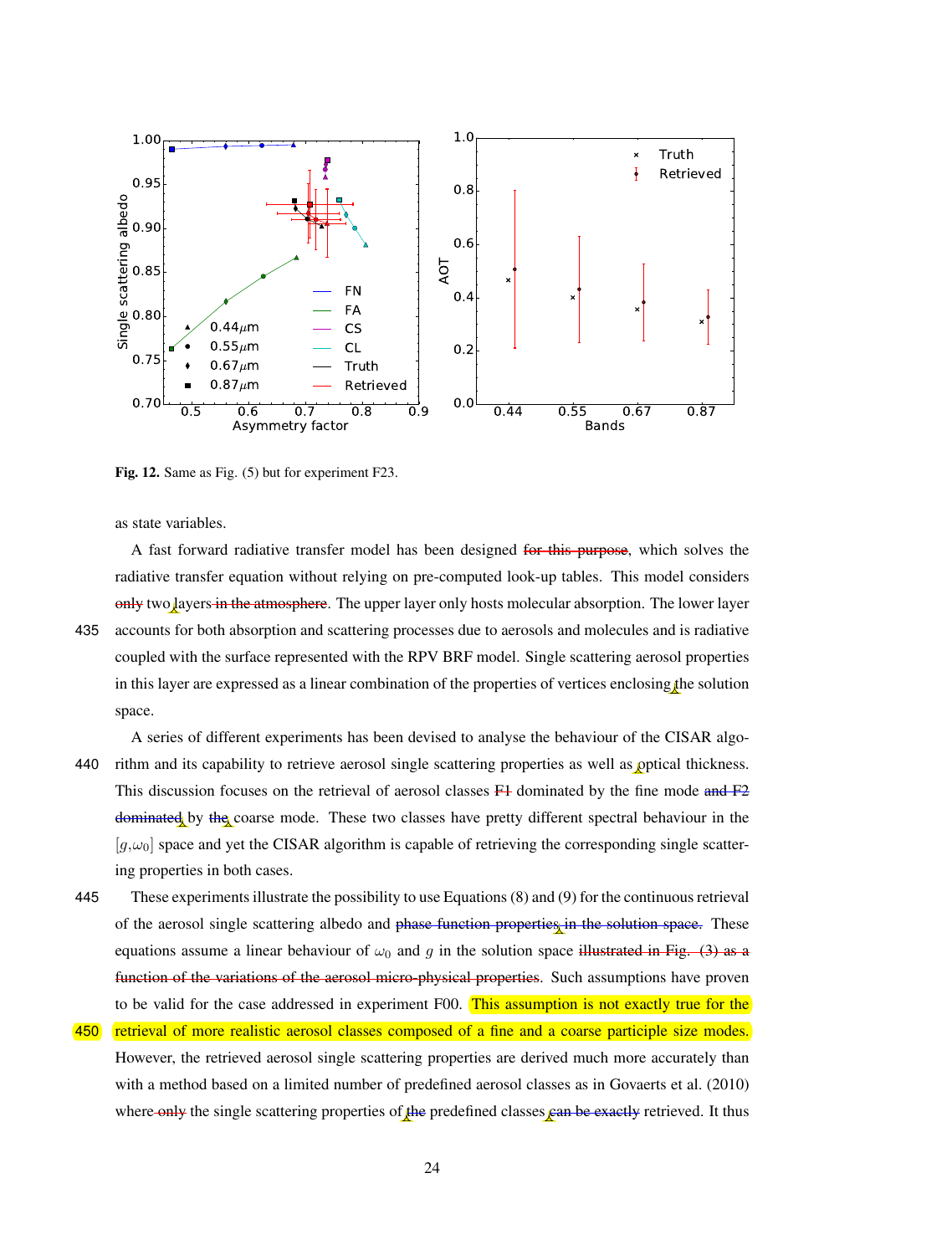represents a major improvement with respect to these type of retrieval approaches without requiring

- 455 the use of a large number of state variables as in the method proposed by Dubovik et al. (2011), where aerosol micro-physical properties are explicitly included in the set of retrieved state variables. The choice of the vertices outlining the  $[g, \omega_0]$  solution space is critical. In these experiments,
- best retrieval is obtained using three vertices, *i.e.*, one vertex composed of small weakly absorbing particles (FN), one vertex composed of small absorbing particles (FA) and one vertex composed of 460 large particles (CL). The use of a fourth vertex (CS) does not improve the retrieval and increases the
	- estimated retrieval uncertainty.

This set of experiments represents ideal conditions, *i.e.*, noise-free observations in the principal plane with no bias on the surface prior. This choice is motivated by the need to keep the result interpretation simple, the primary objective being to illustrate how the new retrieval concept developed

- 465 in this paper works. These experiments show the possibility to retrieve aerosol single scattering properties within the solution space provided it is correctly bounded by the vertices. It is clear that adding noise in the observations will degrade the quality of the retrieval. Similar conclusions can hold in case the observations are taking place far from the principal plane where most of the angular variations occur. It should be stressed that this approach can also be applied for the retrieval of
- 470 similar properties within a single cloud layer or a mixture of cloud and aerosol.

Such an algorithm therefore represents a decisive improvement with respect to the method proposed by Govaerts et al. (2010) which retrieves the aerosol optical thickness only for the very limited number of pre-defined aerosol classes. The CISAR algorithm allows a continuous variation of the aerosol single scattering properties adding only a limited number of state variables, *i.e.*, the optical 475 thickness of each vertices.

# 8 Acknowledgements

*Acknowledgements.* The authors would like to thanks the reviewers for their fruitful suggestions.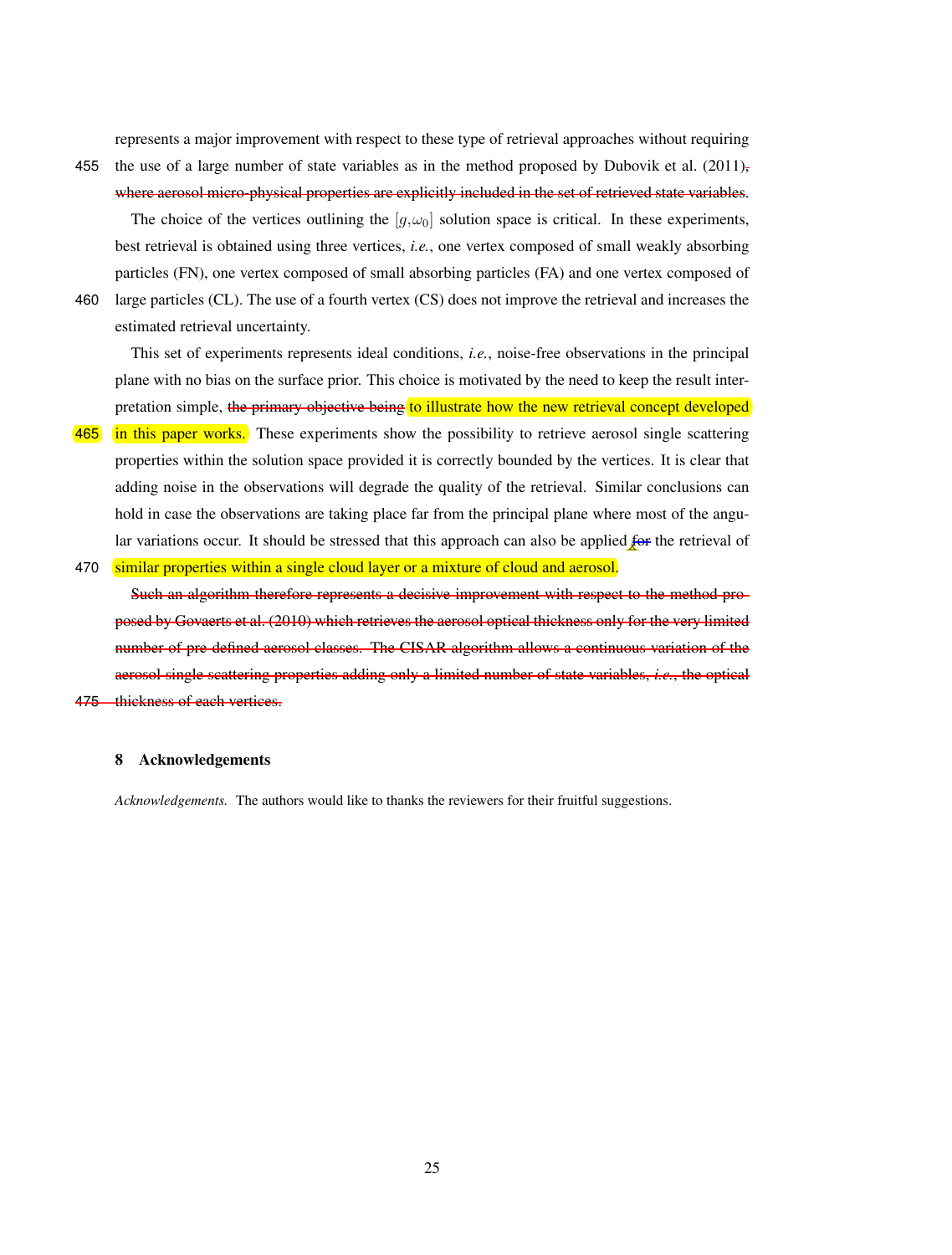## References

Cox, C. and Munk, W.: Measurement of the Roughness of the Sea Surface from Photographs of the Sun's 480 Glitter, Journal of the Optical Society of America, 44, 838–850, doi:10.1364/JOSA.44.000838, 1954.

Diner, D. J., Hodos, R. A., Davis, A. B., Garay, M. J., Martonchik, J. V., Sanghavi, S. V., von Allmen, P., Kokhanovsky, A. A., and Zhai, P.: An optimization approach for aerosol retrievals using simulated MISR radiances, Atmospheric Research, 116, 1–14, doi:10.1016/j.atmosres.2011.05.020, 2012.

Dubovik, O., Sinyuk, A., Lapyonok, T., Holben, B. N., Mishchenko, M., Yang, P., Eck, T. F., Volten, H., Munoz,

- 485 O., Veihelmann, B., van der Zande, W. J., Leon, J. F., Sorokin, M., and Slutsker, I.: Application of spheroid models to account for aerosol particle nonsphericity in remote sensing of desert dust, Journal of Geophysical Research-Atmospheres, 111, 11 208–11 208, 2006.
	- Dubovik, O., Herman, M., Holdak, A., Lapyonok, T., Tanr, D., Deuz, J. L., Ducos, F., Sinyuk, A., and Lopatin, A.: Statistically optimized inversion algorithm for enhanced retrieval of aerosol properties from spectral
- 490 multi-angle polarimetric satellite observations, Atmospheric Measurement Techniques, 4, 975–1018, 2011. Fischer, J. and Grassl, H.: Radiative transfer in an atmosphere-ocean system: an azimuthally dependent matrixoperator approach, Applied Optics, 23, 1032–1039, 1984.
- Govaerts, Y. and Lattanzio, A.: Retrieval Error Estimation of Surface Albedo Derived from Geostationary Large Band Satellite Observations: Application to Meteosat-2 and -7 Data, Journal of Geophysical Research, 112, 495 doi:10.1029/2006JD007 313, 2007.
- Govaerts, Y., Luffarelli, M., and Damman, A.: Effects of Sky Radiation on Surface Reflectance: Implications on The Derivation of LER from BRF for the Processing of Sentinel-4 Observations, in: Living Planet Symposium 2016, Prague, Czech Republic, Prague, Czech Republic, 2016.
	- Govaerts, Y. M.: RTMOM V0B.10 User's Manual, 2006.
- 500 Govaerts, Y. M., Lattanzio, A., Taberner, M., and Pinty, B.: Generating global surface albedo products from multiple geostationary satellites, Remote Sensing of Environment, 112, 2804–2816, doi:10.1016/j.rse.2008. 01.012, http://www.sciencedirect.com/science/article/pii/S0034425708000412, 2008.
- Govaerts, Y. M., Wagner, S., Lattanzio, A., and Watts, P.: Joint retrieval of surface reflectance and aerosol optical depth from MSG/SEVIRI observations with an optimal estimation approach: 1. Theory, Journal of 505 Geophysical Research, 115, doi:10.1029/2009JD011 779, 2010.
	- Hess, M., Koepke, P., and Schult, I.: Optical properties of aerosols and clouds: The software package OPAC, Bulletin of the American Meteorological Society, 79, 831–844, 1998.
	- Kokhanovsky, A. A., Deuz, J. L., Diner, D. J., Dubovik, O., Ducos, F., Emde, C., Garay, M. J., Grainger, R. G., Heckel, A., Herman, M., Katsev, I. L., Keller, J., Levy, R., North, P. R. J., Prikhach, A. S., Rozanov,
- 510 V. V., Sayer, A. M., Ota, Y., Tanr, D., Thomas, G. E., and Zege, E. P.: The inter-comparison of major satellite aerosol retrieval algorithms using simulated intensity and polarization characteristics of reflected light, Atmos. Meas. Tech., 3, 909–932, doi:10.5194/amt-3-909-2010, 2010.
	- Lattanzio, A., Schulz, J., Matthews, J., Okuyama, A., Theodore, B., Bates, J. J., Knapp, K. R., Kosaka, Y., and Schller, L.: Land Surface Albedo from Geostationary Satelites: A Multiagency Collabora-
- 515 tion within SCOPE-CM, Bulletin of the American Meteorological Society, 94, 205–214, doi:10.1175/ BAMS-D-11-00230.1, 2013.

Liu, Q. and Ruprecht, E.: Radiative transfer model: matrix operator method, Applied Optics, 35, 4229–4237,